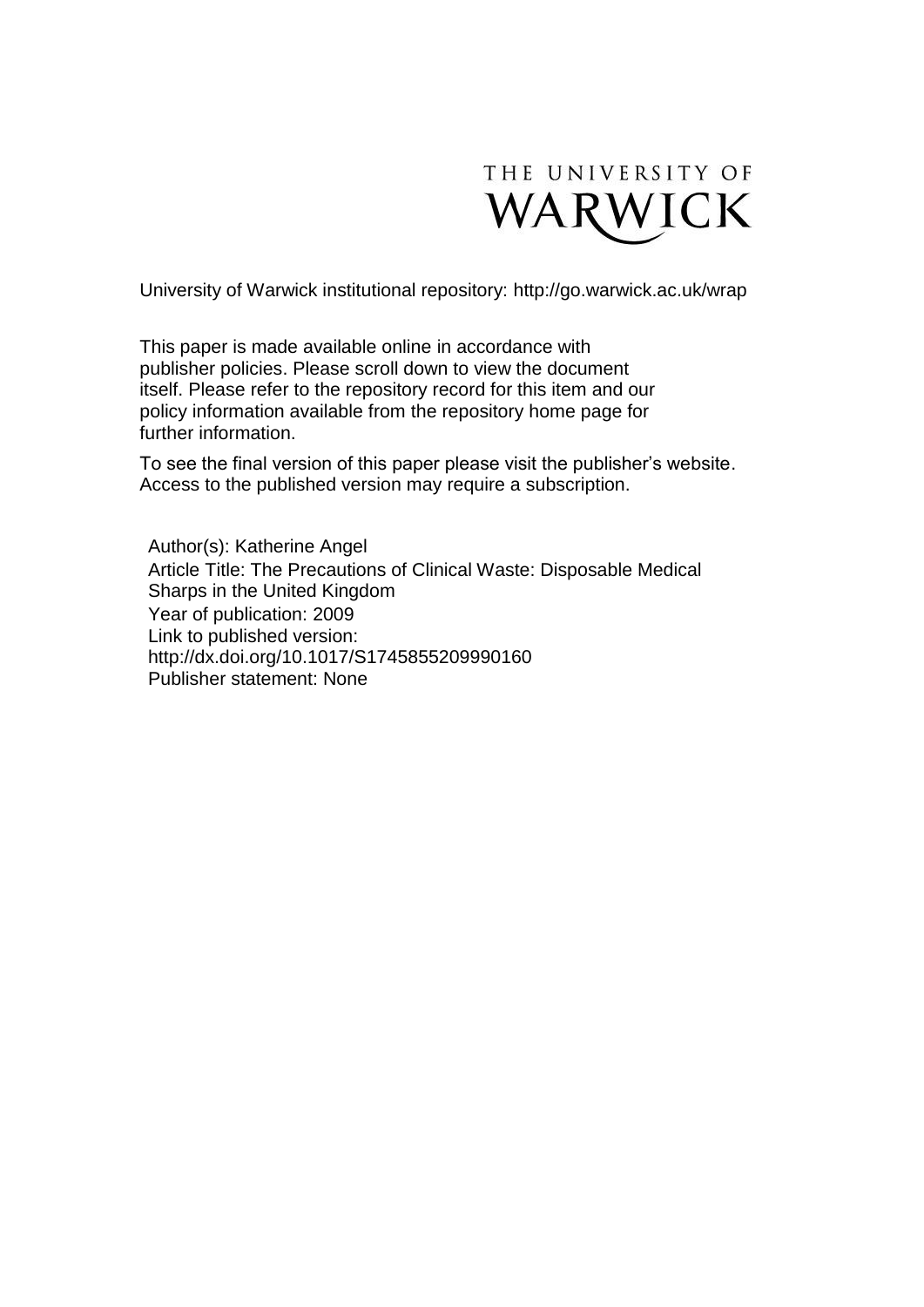# The Precautions of Clinical Waste: Disposable Medical Sharps in the United Kingdom

### Katherine Angel

Centre for the History of Medicine, University of Warwick, Humanities Building, Gibbet Hill Road, Coventry CV4 7AL, UK E-mail: k.angel@warwick.ac.uk

### Abstract

This article deals with recent changes in UK guidance on clinical waste, in particular a shift to disposable, single-use instruments and sharps. I use interviews conducted with nurses from a GP practice and two clinical waste managers at alternative treatment and incineration sites as a springboard for reflection on the relationship between the legislation on clinical waste management and its implementation. Scrutinizing the UK guidance, European legislation and World Health Organization principles, I draw out interviewees' concerns that the changed practices lead to an expansion of the hazardous waste category, with an increased volume going to incineration. This raises questions regarding the regulations' environmental and health effects, and regarding the precautionary approach embedded in the regulations. Tracing the diverse reverberations of the term 'waste' in different points along the journeys made by sharps in particular, and locating these questions in relation to existing literature on waste, I emphasize that public health rationales for the new practices are not made clear in the guidance. I suggest that this relative silence on the subject conceals both the uncertainties regarding the necessity for these means of managing the risks of infectious waste, and the tensions between policies of precautionary public health and environmental sustainability.

Keywords Clinical Waste, EU Regulation, Hazardous Waste, Incineration, Medical Sharps

In 2006 the United Kingdom Department of Health issued new guidance on the management of healthcare waste (Department of Health, 2006). This guidance made important changes to previous advice on the management of such waste (Health Services Advisory Committee, 1999); a significant impact in clinical settings was a shift to disposable, singleuse instruments, including sharps. The guidance emerges from a range of European Union (EU) environmental, waste, and health regulations, themselves informed by World Health

Katherine Angel is a Research Fellow at the Centre for the History of Medicine at the University of Warwick, where, in addition to working on clinical waste, she also works on the history of female sexual problems in the US and the UK from the 1960s to the present. Her PhD, from the History and Philosophy of Science Department at Cambridge University, was on post-war American psychiatry and its effect on psychosomatic conceptions of sexual problems and peptic ulcers from the 1980s to the present. She has published on female sexual dysfunction and on British psychiatry between the wars.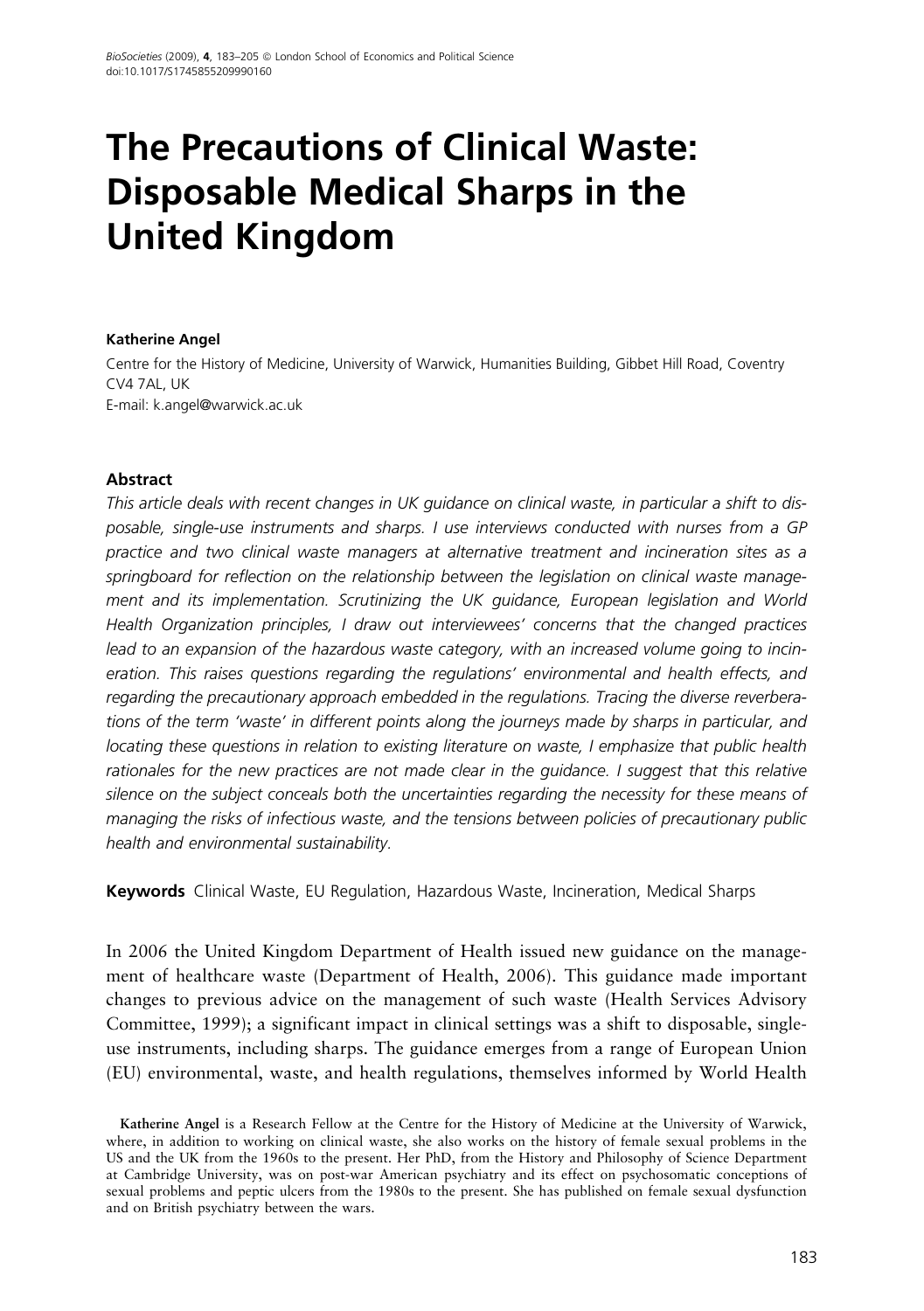Organization (WHO) principles. These changes have received relatively little attention. In the autumn of 2008, I conducted semi-structured interviews with two nurses from a general practice (GP) surgery and two waste managers in England. In what follows I describe the concerns that arise for these individuals in their encounters with clinical waste—and with sharps in particular. I propose to use these conversations as a springboard for reflections on larger questions regarding the relationship between legislation and implementation; and regarding the tensions between and within environmental and public health regulations.

Clinical waste has been defined in the UK as waste produced in healthcare or related settings that poses a risk of infection, or waste that may prove hazardous. (I discuss the changing definitions in more detail below.)<sup>1</sup> It comprises bodily wastes, which is the subject of a proliferating literature on our social, economic and ethical relationships to the tissues, substances and organs of myriad biotechnologies (e.g. Franklin and Lock, 2003; Scheper-Hughes, 2002; Waldby and Mitchell, 2006). It also increasingly includes a wide range of equipment that comes into contact with patients and healthcare workers—syringes, needles, blades, specula, swabs, tubes, plasters and so on, items deemed risky as regards infection and cross-infection.

Risk is of course a key rubric in clinical waste legislation and practice. I am interested here in how, in practice, some risks are emphasized in some contexts and then deemphasized in others; in how one kind of risk (e.g. an environmental one regarding the 'waste' of plastic equipment) can be obfuscated in public health guidelines and in the clinic to which these dictate, re-emerging later as a rhetorical force in an industrial context, where these by-products of a public health emphasis on disposal become not so much a problem as a valuable, and ethical, environmental resource. Much has been written about the selectivity of individuals, policy-makers and legislators in assessing risk; we tend to ignore certain risks, and to overemphasize others, worrying more about air travel than about the cab-ride to the airport, or about terrorist attacks than about the minutiae of government accountability—with, as Cass Sunstein (2002) has argued, paradoxical and often harmful effects (see also Kahneman et al., 1982). What follows touches upon this literature, in that I draw out how the UK legislation on clinical waste shapes a lopsidedness in risk thinking that entrenches unacknowledged but problematic tensions between public health and environmental concerns. It is also in conversation with an intersecting scholarship on waste, dirt and pollution, scholarship that is curious about what kinds of risks and dangers are conceptualized as such; that has emphasized concepts of dirt, for example, as the effect of classificatory gestures of order-making; and underscores the symbolic and ritual content and use of such orders and classifications (Douglas, 1995 [1966]; Douglas and Wildavsky, 1982; see also Bauman, 2004; Hacking, 2003; Hawkins, 2006). And in thinking about the different roles and meanings of 'waste' in two contrasting spaces inhabited by clinical sharps, I draw together, in ways hitherto under-examined in the literature, the related, conflicted and obfuscated stakes of public health and environmental discourse around these items.

<sup>1</sup> It was only in the 1980s that clinical (or biomedical) waste began to be segregated from general waste.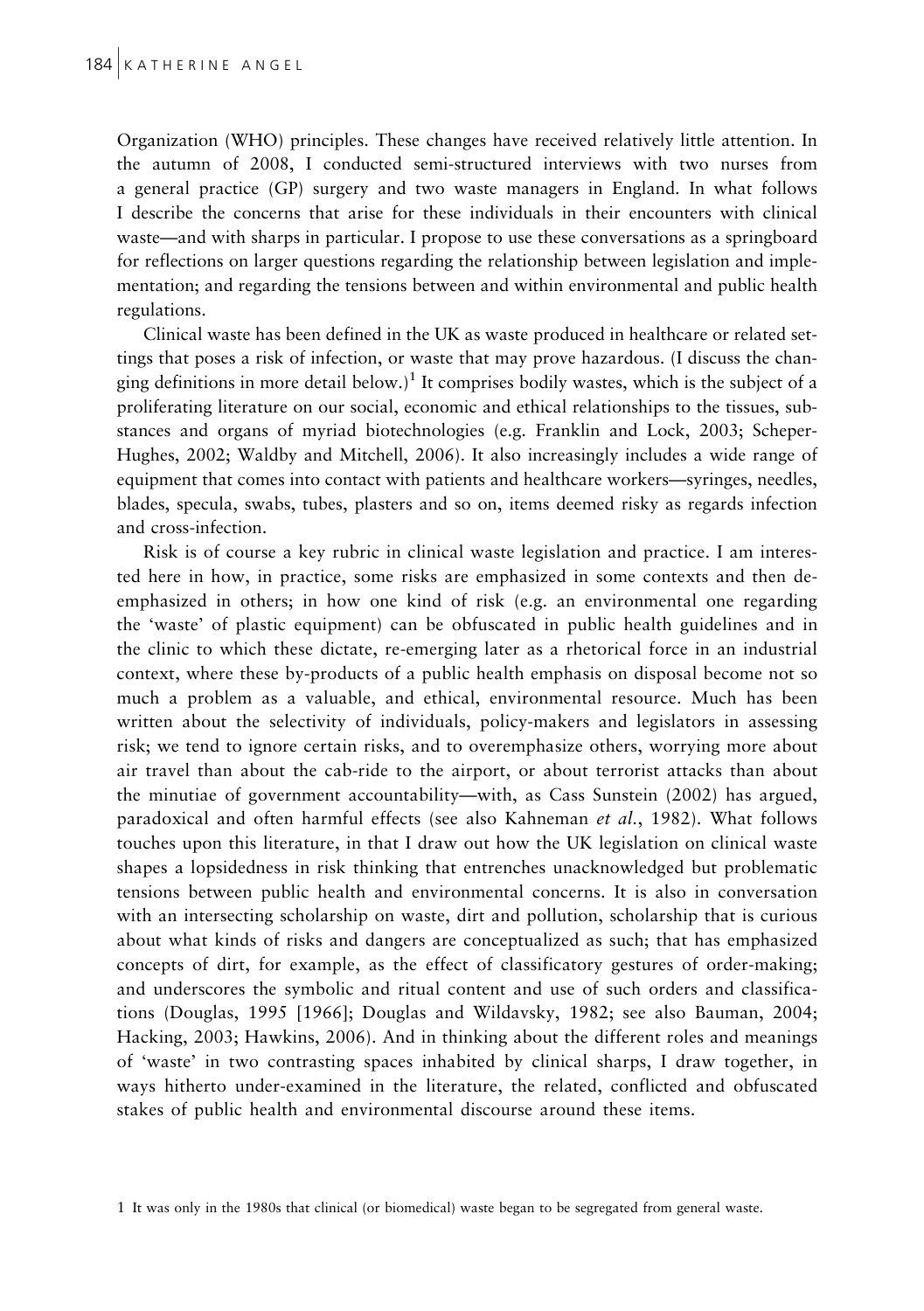# The general practice

In October 2008 I conducted a joint interview with a practice nurse and a nurse practitioner from a GP surgery in England. I had explained to them that I was interested in discussing recent changes in practices relating to disposable sharps. Sharps include needles, syringes with needles attached, broken glass ampoules, infusion sets, scalpels and other blades items, in other words, that can cause cuts or puncture wounds.<sup>2</sup> The WHO (2005: 568) states that while sharps waste is 'produced in small quantities', it is highly infectious. It also states (Pruess *et al.*, 1998: 21–22) that contaminated sharps (particularly hypodermic needles), along with concentrated cultures of pathogens, are: 'probably the waste items that represent the most acute potential hazards to health. Sharps may not only cause cuts and punctures but also infect these wounds if they are contaminated with pathogens.' Because of this double risk, they are considered a 'very hazardous waste class', with particular concern about HIV and hepatitis B and C infections through injuries from syringes needles contaminated by human blood (1998: 22). Sharps, if poorly managed, expose healthcare workers, waste handlers and the community to infections. A review of HIV epidemiology in healthcare facilities in poor and rich countries of the world found an 'alarmingly high' rate of healthcare-worker-related infections in low-income countries (Ganczak and Barss, 2008). Contaminated needles and syringes 'represent a particular threat and may be scavenged from waste areas and dump sites and be re-used' (WHO,  $2005:568$ <sup>3</sup>

The Hazardous Waste (England and Wales) Regulations 2005 classifies waste kinds anew, in accordance with the European Waste Framework Directive (75/442/EEC), discussed further below. A new hazard group—'H9' (infectious waste)—in the regulations covers substances containing viable microorganisms or their toxins, which are reliably believed to cause disease in man or other living organisms. The 2006 Department of Health guidance, The safe management of healthcare waste—which I shall refer to henceforth simply as *Safe management*—divides clinical waste into two categories: waste posing a risk of infection and medicinal waste. Clinical waste, it urges, must be segregated from other types of waste. Separate systems are advised for sharps that are contaminated with cytotoxic/cytostatic medicinal products, and for sharps not thus contaminated. Those not contaminated 'may be treated to render them safe in suitably licensed or permitted facilities prior to final disposal'; they should be placed in orange receptacles, which take precisely those sharps that can be subjected to alternative treatments, such as 'plastic single-use instruments and non-medicinally contaminated sharps', while contaminated sharps:

... should be placed in suitably coloured receptacles (yellow/purple) and disposed of in suitably authorized incineration facilities.... For sharps to be considered for alternative treatments, the producer must demonstrate that they have robust segregation procedures in place to separate those sharps that require incineration from those

<sup>2</sup> Disposable syringes began to be manufactured and used in significant numbers in the middle of the twentieth century. Uptake, however, was slow until the early 1990s, when concern about the spread of HIV and AIDS began to change the landscape.

<sup>3</sup> Concerns about scavenging recur in the media; see the Sunday Times (2009a, 2009b).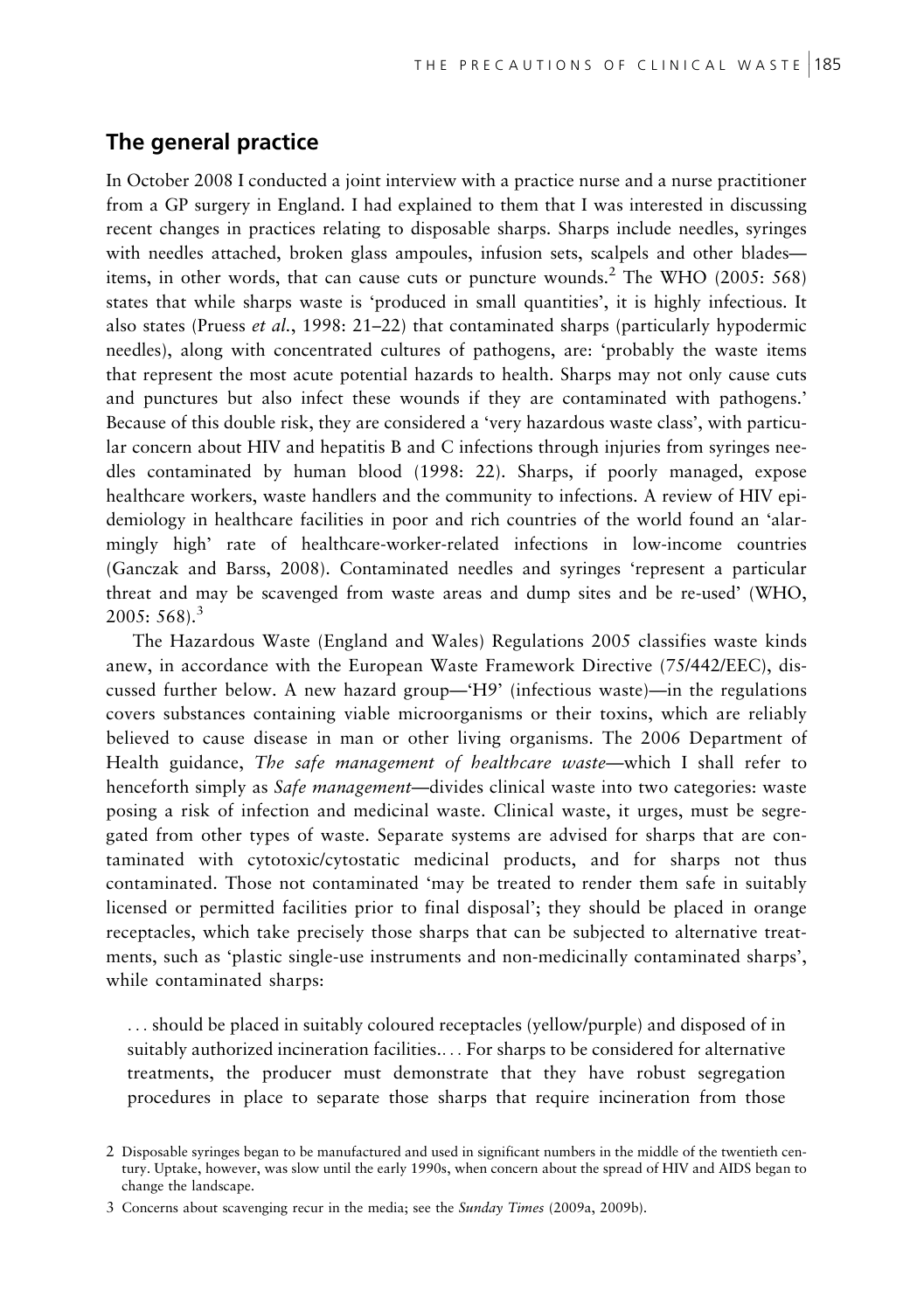suitable for alternative treatment. Where robust segregation of sharps contaminated with cytotoxic or cytostatic products cannot be guaranteed, all sharps should be incinerated. (Department of Health, 2006: 35)

These sharps go into yellow receptacles, which take waste requiring disposal by incineration only, such as sharps with medicinal products or undischarged or partially discharged sharps.<sup>4</sup>

The surgery in which the nurses worked had changed over in 2006 to the new system outlined by the guidance published that year. The nurse practitioner explained that the yellow sharps bins were for 'any instruments or anything potentially sharp, anything disposable—because everything is single-use items now'.<sup>5</sup> The orange sharps bins for noncontaminated sharps were not mentioned. Here, the nurses had decided to include, as sharps, instruments for fitting and removing coils:

... these are quite long, and actually getting rid of them has been a bit problematic because they won't fit into an ordinary sharps bin, they're too.... Well, we made an assumption that we shouldn't put them into the yellow bags because they're hard firm instruments and some of them are a bit pointy so we put them in the sharps bins.

Thus the category of sharps requires significant interpretation, and is quite wide and flexible. Moreover, an instrument's disposability after a single use is not determined simply by their being sharps; it also applies to 'anything that comes into contact with a patient'. In fact, it is also circular: the nurse practitioner stated that 'anything disposable—because everything is single-use items now' goes into the sharps bins. Disposable items are disposed of because they are disposable, and the sharps bins are their destination. It is not the nature of these objects as sharps, or their potential infectiousness that determines, here, an instrument's marshalling into the sharps bin; it is disposability.

Before the new practices were introduced in this surgery, an autoclave was used for sterilizing specula or any surgical instruments, which 'was the norm in general practice'. The nurse practitioner thought the changes were:

... because of CJD as well as HIV, but CJD was a big thing that made them change to recommending single-use instruments. Although it's not made in stone, you can still have an autoclave, but you have to provide sort of evidence to the Infection Control Team in yearly audits ... to make sure you're utilizing your equipment properly.

Previously, you would have to test the autoclave every so often: 'It was a hassle, wasn't it? It was really a hassle.' With the autoclaves, the issue arose that items perhaps:

... weren't being washed effectively, and the thing with CJD is you need to get rid of the spores.... [I]t wasn't just about sterilising them ... it was about physically getting rid of, brushing off things ... so they suggested getting in these cleaners that

<sup>4</sup> The suggestions in the guidance as to how to accomplish certain regulatory aims are not compulsory.

<sup>5</sup> All the following quotations are taken from an interview conducted on 29 October 2008.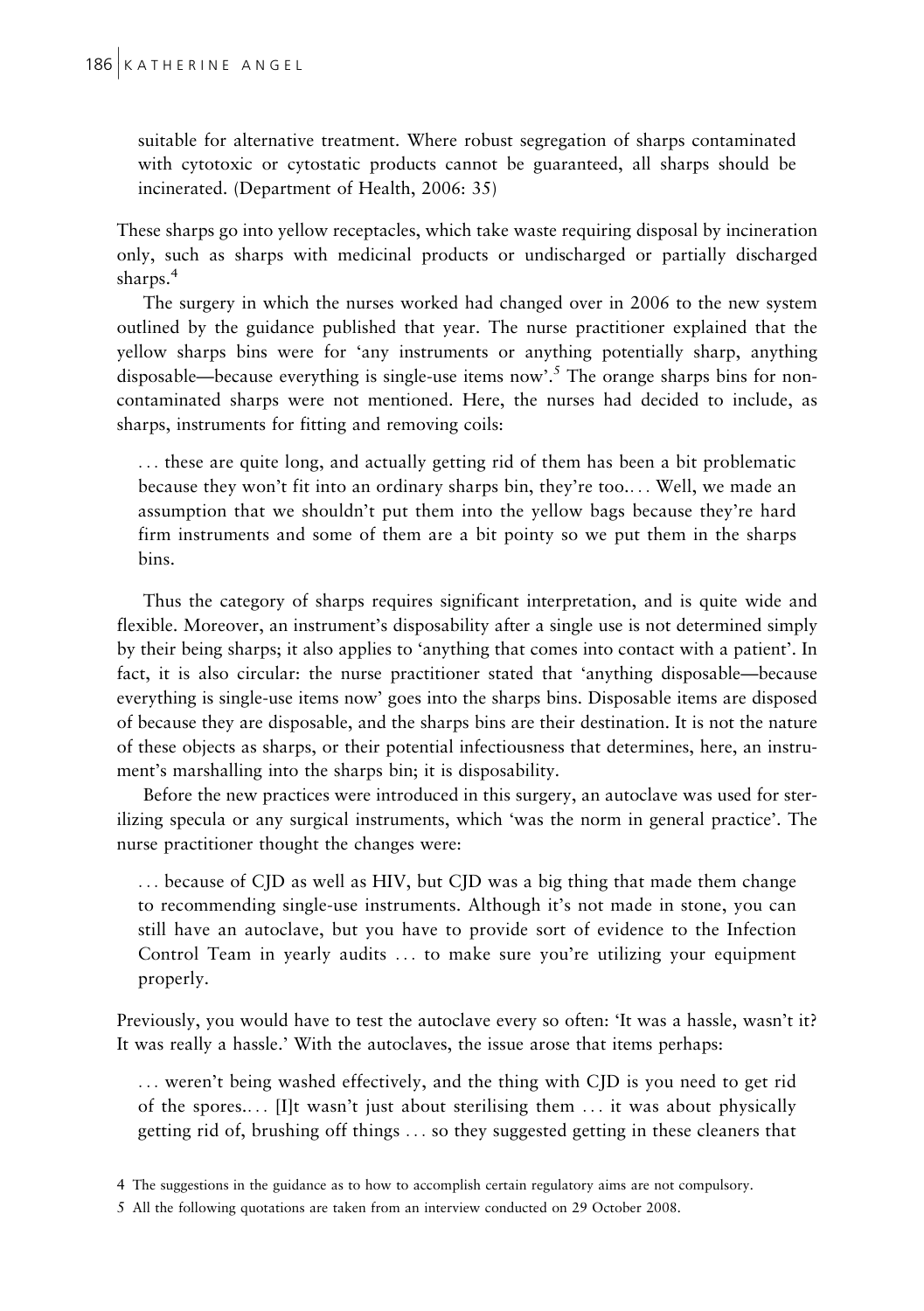you could immerse instruments in a special cleaner to agitate them and clean, but *they're* expensive  $\dots$ 

The new practices become more obvious and feel more right as time goes on: many practices found that the cost of maintaining the autoclave was very high:

... at the end of the day it probably worked out the equivalent cost to get disposable equipment ... and you know that you're doing the right thing, you know that you're not ... there's no sort of margin for error, you don't use it on any other patient. ... I remember GPs having a little pot of sterilizing solution, there was probably no evidence behind it that it was any good or doing anything, they'd just be soaking these little earpieces, and I'm only going back a few years, just before I came here ... three years ago ... GPs I was working with were just doing that, might still be doing that for all I know ... they weren't the best ...

The new practices 'absolutely' make sense; and it is:

... very simple now, you know what it is, you know it's sterile, and you know it's got rid of immediately. It's been out for 10–15 minutes, it's gone.

A precautionary approach, in other words, has become second nature. The Nurse Practitioner, describing a probe for syringing ears, explained that:

... you might use that ... only for a few seconds ... we used to re-use them, patient after patient after patient, it was the norm to re-use them. And really, when you think about it, there was no really stringent way of sterilizing them, so it's good. It was awful when you think about it, when you look back and you think 'What a terrible thing', and it's only a few years ago.

However, the instruments, designed to be disposable, and thrown away after a single use, are of high quality: specula 'used to be metal and we used to wash them'; the new disposable ones are:

... *amazing* ... when we first got them, we thought: 'You can't chuck that away after you've used it once, it's too good!'

Similarly with metal scissors that are thrown away after one use:

... they're really good, they cut really well ... mouthpieces for people blowing into a machine, we just chuck them away ... everything's disposable.... When we were talking [with others in the practice] about your research, they were saying 'What a waste of the metal'; when you think about, it's kind of, we need to do it, for crossinfection, it needs to be done, but then it doesn't fit comfortably with recycling and everything, although we do try and recycle paper and stuff here.

The practice nurse explained that they used to let the yellow sharps bins 'get to threequarters full, didn't we, but then we've been told recently to do it [i.e. dispose of the bins] more often than that'. The nurse practitioner concurred:

Yes, there's some infection control guidelines through from [the] PCT [primary care trust] that ... recently we had to do an Infection Control Audit and one of the things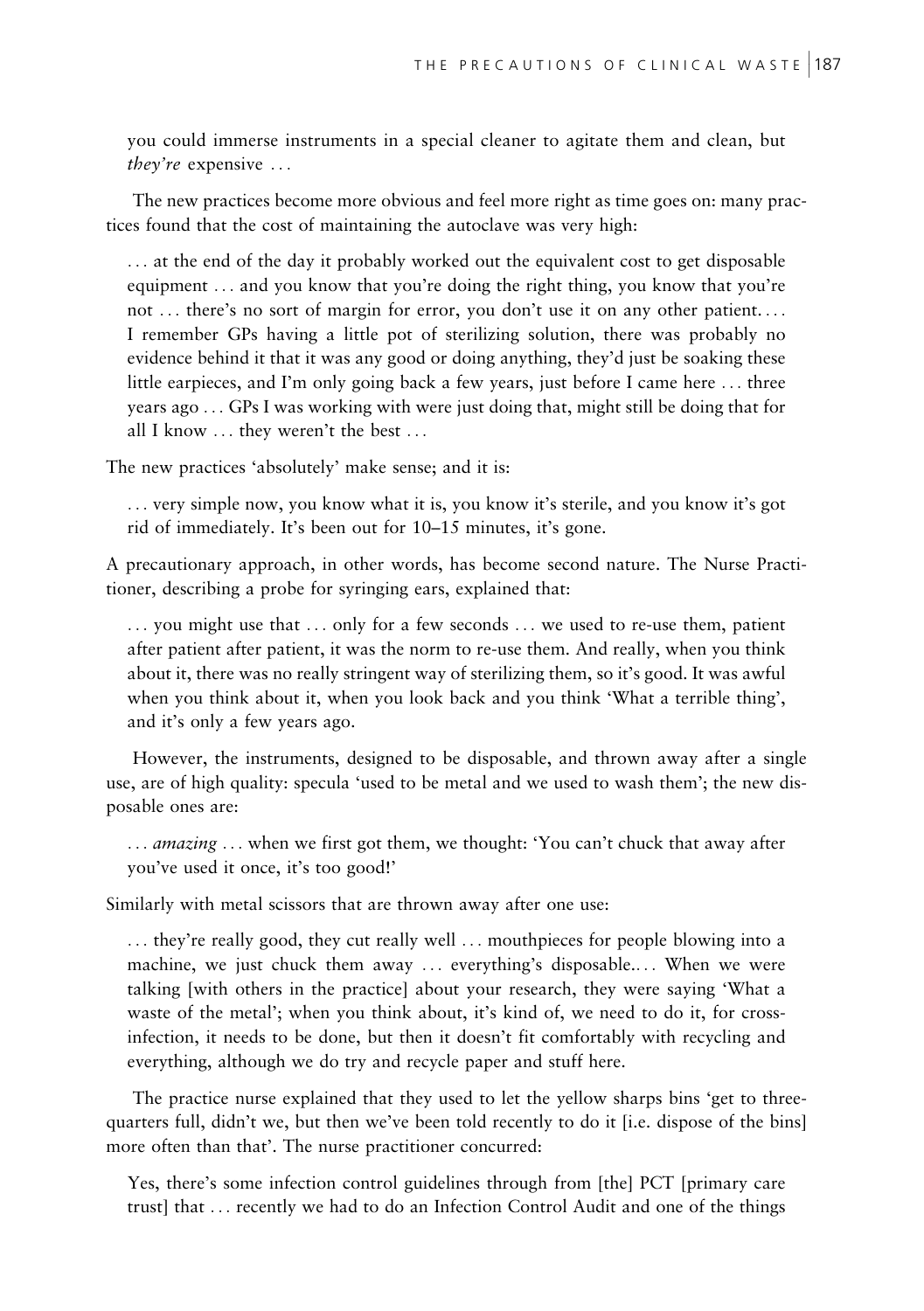they said was that we had to change the yellow bags daily. I did question that, because throughout the summer it's so quiet here, there may be nothing, there might be one little thing in the bottom of the bin, and they did say just use our own, use your common sense, but they wanted us to change them regularly.

Moreover, the plastic packaging that the each disposable instrument comes individually wrapped in goes into the general waste.

## Incineration

The sharps boxes are placed in a large lockable container outside the surgery; the local council does a weekly pick-up, transporting the boxes to treatment and incineration sites. In December 2008 I visited a small site for alternative treatment of hospital waste, where soft waste was treated prior to going to landfill. The sharps boxes that arrive here courtesy of the local council (from sites that include the surgery I visited) are put aside ('quarantined') and then transported to a major incineration plant nearby, run by a multinational waste management organization with a significant presence in the UK. The site manager (referred to henceforth as RL) at the alternative treatment site told me that the system of segregating sharps at source from other clinical waste is imperfect, with needles turning up in the bagged waste.

From here, the sharps end up at a large incineration plant, where I was shown around the domestic and clinical waste incinerator facilities. The organization that runs this plant describes itself as providing: 'integrated waste management and environmental services to local communities and industry'. Running services such as refuse collection, recycling, waste treatment and street cleaning for 100 UK local authorities, it employs 12,500 employees and runs 123 landfills and 6 'energy recovery facilities'. The clinical operations manager here (whom I shall refer to as CG) emphasized the environmental nature of his organization: the waste incinerated here gets re-used for energy, as the incineration process generates electricity, and the ash from the process is re-burnt to make aggregates (from which roads are built). What is more, the metal (e.g. surgical stainless steel from clinical waste) is extracted after incineration and recycled. The organization's website does not in fact mention incineration, emphasizing rather the organization's role in reducing dependence on landfill and in cutting emissions of greenhouse gases by enabling energy recovery and producing renewable energy for the National Grid, which reduces the use of fossil fuels.

CG, however, told me that clinical waste is 'a minefield'—partly because there are not enough incinerators to process the sharps: there are only 14 in the UK, with many having shut down because of costs. $6$  CG sees *more* hazardous waste coming for incineration because all manner of waste is 'lumped together' as hazardous.

<sup>6</sup> Many hospital onsite incinerators judged inefficient were closed down from the 1990s onwards, with the NHS having exported wastes off-site to private contractors. Tudor *et al.* (2005) state that the UK Environmental Protection Act ushered in a greater segregation of healthcare waste and stricter requirements for incinerators accepting such waste. High costs of implementing these restrictions led to the closure of several incineration plants in the late 1990s (Tudor et al., 2005). According to a 2005 article in Waste Management, the number of: 'licensed and operational incinerators continues to decrease. The ownership of the clinical waste incineration capacity in the UK is now dominated by two private companies' (Fisher, 2005: 572).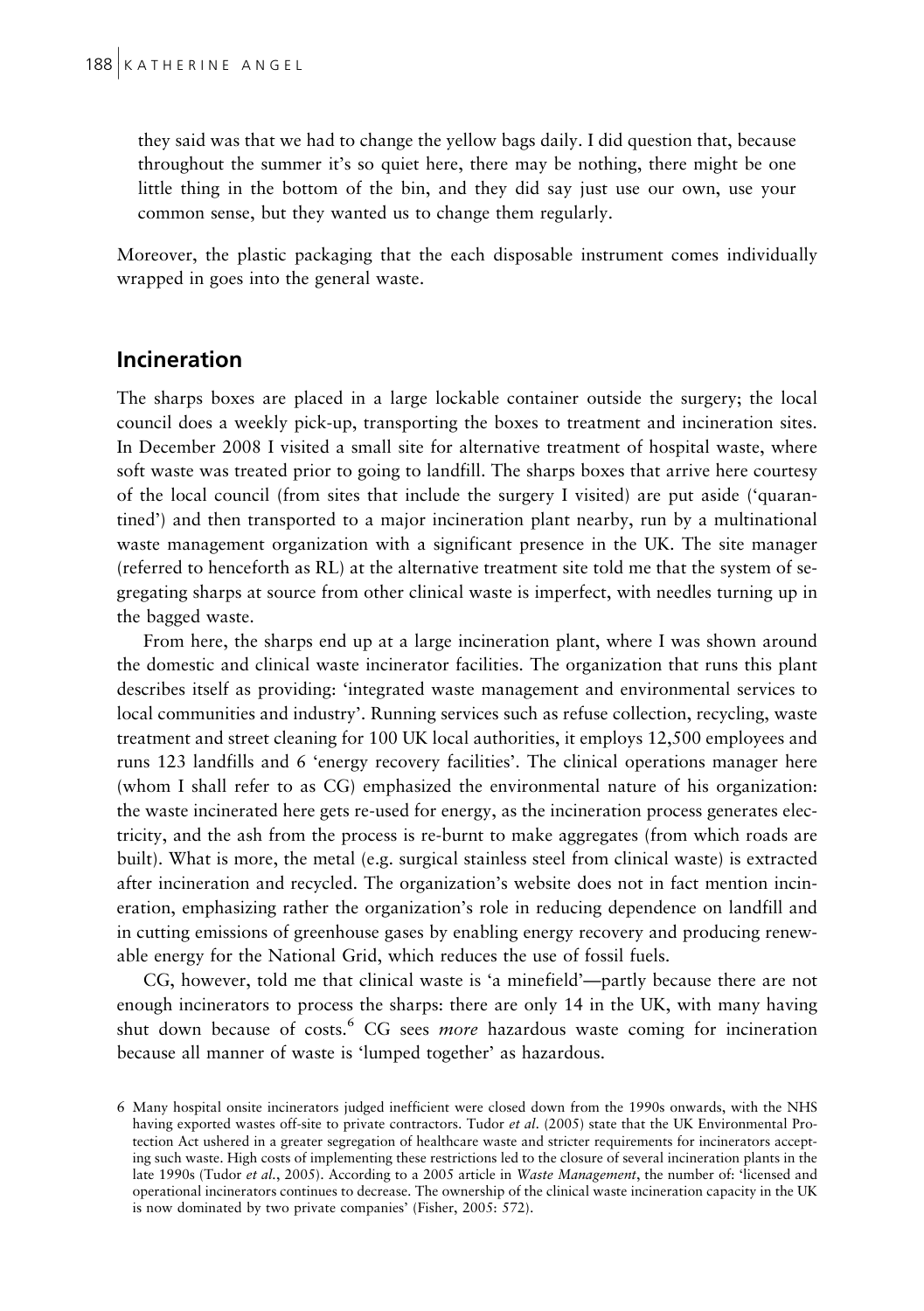One reason for this expansion of hazardous waste is cost-related: it is more expensive, said CG, for hospitals to segregate different kinds of clinical waste rigorously. The *Safe* management of healthcare waste, as we saw, states that

For sharps to be considered for alternative treatments, the producer must demonstrate that they have robust segregation procedures in place to separate those sharps that require incineration from those suitable for alternative treatment. Where robust segregation of sharps contaminated with cytotoxic or cytostatic products cannot be guaranteed, all sharps should be incinerated. (Department of Health, 2006)

In the surgery I visited, there were no orange boxes which could take those sharps that can be subjected to alternative treatments rather than incineration. This is not seen by everyone in the chain of clinical waste management as a problem: the strategic waste manager of the local council told me: 'You shouldn't be seeing the orange boxes, everything pretty much should be going in the yellow boxes.' He recounted giving blood and the sharps being put in an orange box: 'but they had no way of knowing that the blood was not infected, so they shouldn't have done that'.<sup>7</sup> A second reason for the expansion of hazardous waste may therefore be a precautionary public health attitude—to which I shall return below.

A third reason is the expansion of the category of hazardous waste. Cytotoxic sharps used to be processed before going to landfill, but now go to incineration as hazardous waste. More sharps are therefore incinerated. Technically, many of these sharps would not be considered hazardous but nonetheless go into the hazardous waste stream for incineration. This expanding of the boundaries of hazardous waste applies not just to sharps. Wood, explained CG, is treated with creosote, so it has to go to incineration. Some perfumes are hazardous, others not; it is complicated for producers (whose responsibility it is) to work out which is and which is not, so all types get put together as hazardous. The result is that more items are incinerated.

Other kinds of waste also emerge. Both RL and CG expressed concern over the sharps boxes getting incinerated along with their contents. RL, at the alternative treatment site, described his attempts to devise a system whereby this plastic can be recycled; there is a financial incentive—the plastic 'can go for  $£400$  a tonne'. And incinerating the boxes requires 'more wasting of emissions'. CG is also preparing a shredding project; the sharps bins are not necessarily full when they arrive: 'A box with 2 sharps going to incineration is wasteful' (note the echo with the nurses being instructed to empty the boxes before they are three-quarters full); a shredder project would reduce the volume by 15 percent before incineration. Both managers also were concerned with the possibility of stripping down packaging and raw materials to be diverted from incineration—yet again, they said, costs compromise this possibility.

## Regulations

The UK Controlled Waste Regulations of 1992 had defined clinical waste as waste produced in healthcare or related settings that poses a risk of infection, or waste that may prove hazardous. It is:

<sup>7</sup> Telephone interview, 11 November 2008.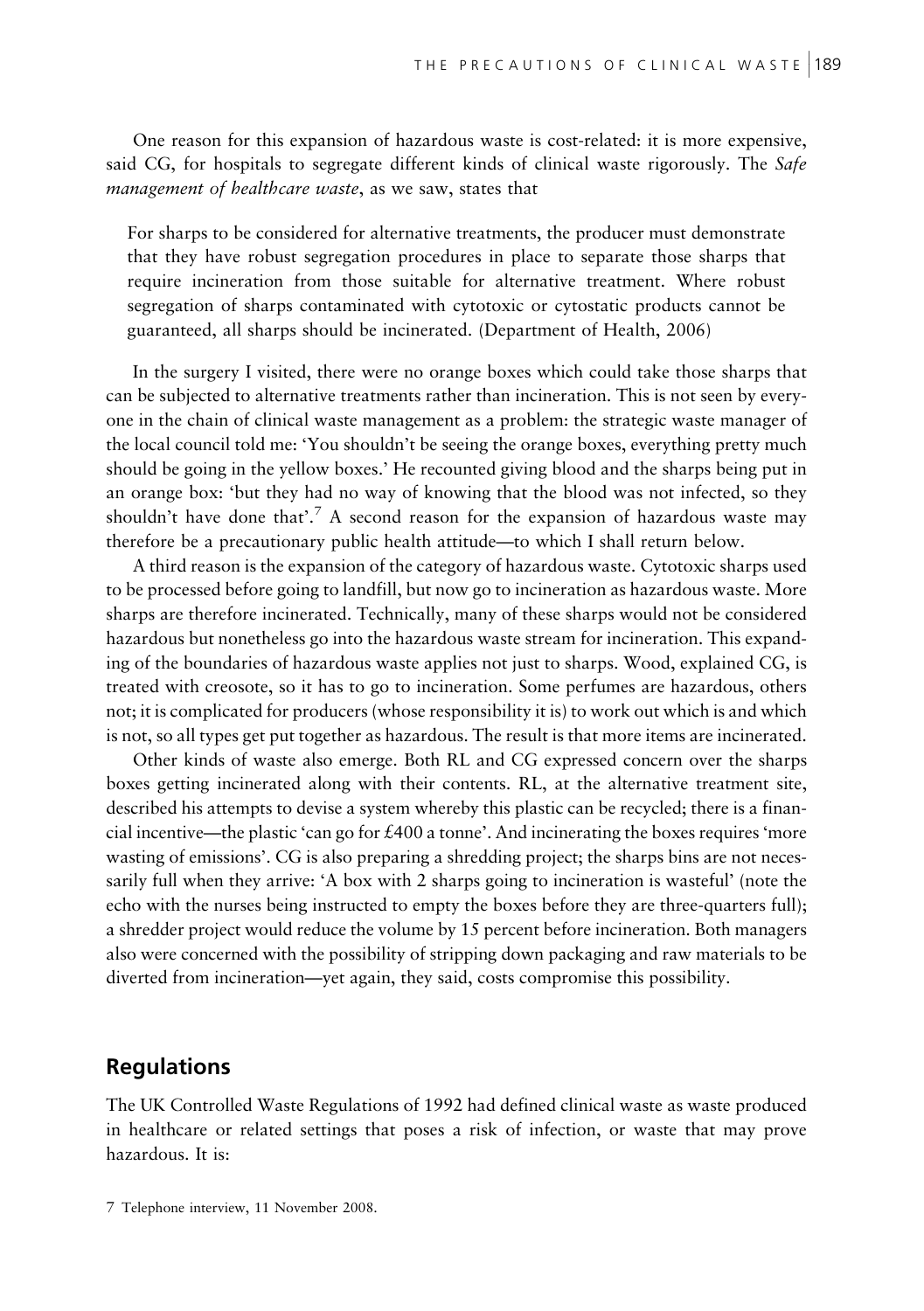'(a) any waste which consists wholly or partly of human or animal tissue, blood or other bodily fluids, excretions, drugs or other pharmaceutical products, swabs or dressings, syringes, needles or other sharp instruments, being waste which unless rendered safe may prove hazardous to any person coming into contact with it; and (b) other waste arising from medical, nursing, dental, veterinary, pharmaceutical or similar practice, investigation, treatment, care, teaching or researching, or the collection of blood for transfusion, being waste which may cause infection to any person coming into contact with it.'

In July 2005, the Hazardous Waste (England and Wales) Regulations 2005 replaced the Special Waste Regulations in England and Wales. (The Special Waste Regulations remain in place in Scotland, but now include clinical waste as special waste.) These regulations (which I'll refer to henceforth as HW Regulations), made under the Environmental Protection Act of 1990, were designed to implement the European Hazardous Waste Directive (91/689/ EC). The Directive's requirements were in fact already largely transposed in England under the special waste regime—through the requirements that movements of hazardous waste be documented in consignment notes, and that records of disposal and recovery of such waste be kept. The HW Regulations, however, replaced the domestic special waste regime with a more transparent transposition of EU obligations by referring instead to hazardous waste. Along with the Landfill (England and Wales) Regulations 2002 and the List of Waste (England) Regulations 2005, the Hazardous Waste Regulations require that producers adequately describe their waste using a written description and the appropriate European Waste Catalogue (EWC) codes.

The EWC codes are a list of wastes produced by the European Commission in accordance with the European Waste Framework Directive (75/442/EEC), in order to provide common terminology for describing waste throughout Europe. The Directive incorporated the European Hazardous Waste List pursuant to the Hazardous Waste Directive (91/689/EEC). Each member state has discretion regarding the means by which Directives' aims are enacted.<sup>8</sup>

Under the previous Special Waste Regulations, much of the responsibility for the waste fell on the consignor—the person causing the waste to be removed from the premises where it was held (this may be the waste management contractor rather than the person producing the waste). The HW Regulations instead shifted the focus of control and responsibility further up the waste management chain from waste managers to waste producers.

The regulations define hazardous waste (HW) as waste containing hazardous properties that may render it harmful to human health or the environment. They stipulate a range of recording, identifying and tracking procedures with which those who dispose of, collect or transport waste must comply. HW is tracked from source to final disposal. Different categories of HW must not be mixed together, and nor must HW be mixed with non-HW. The regulations shift the regulatory focus from administration to assessment of compliance, with emphasis placed on the waste producer.

The adoption of the new hazard group 'H9' (infectious waste) in the HW Regulations means that more clinical waste is likely to be classified as hazardous. In fact the use of the EWC codes has resulted in clinical waste being by definition classified as hazardous

<sup>8</sup> For the role of Europe as a principal engine of health and safety regulations affecting the UK, including in hazards and environmental matters, see Majone (1997) and Baldwin (1996).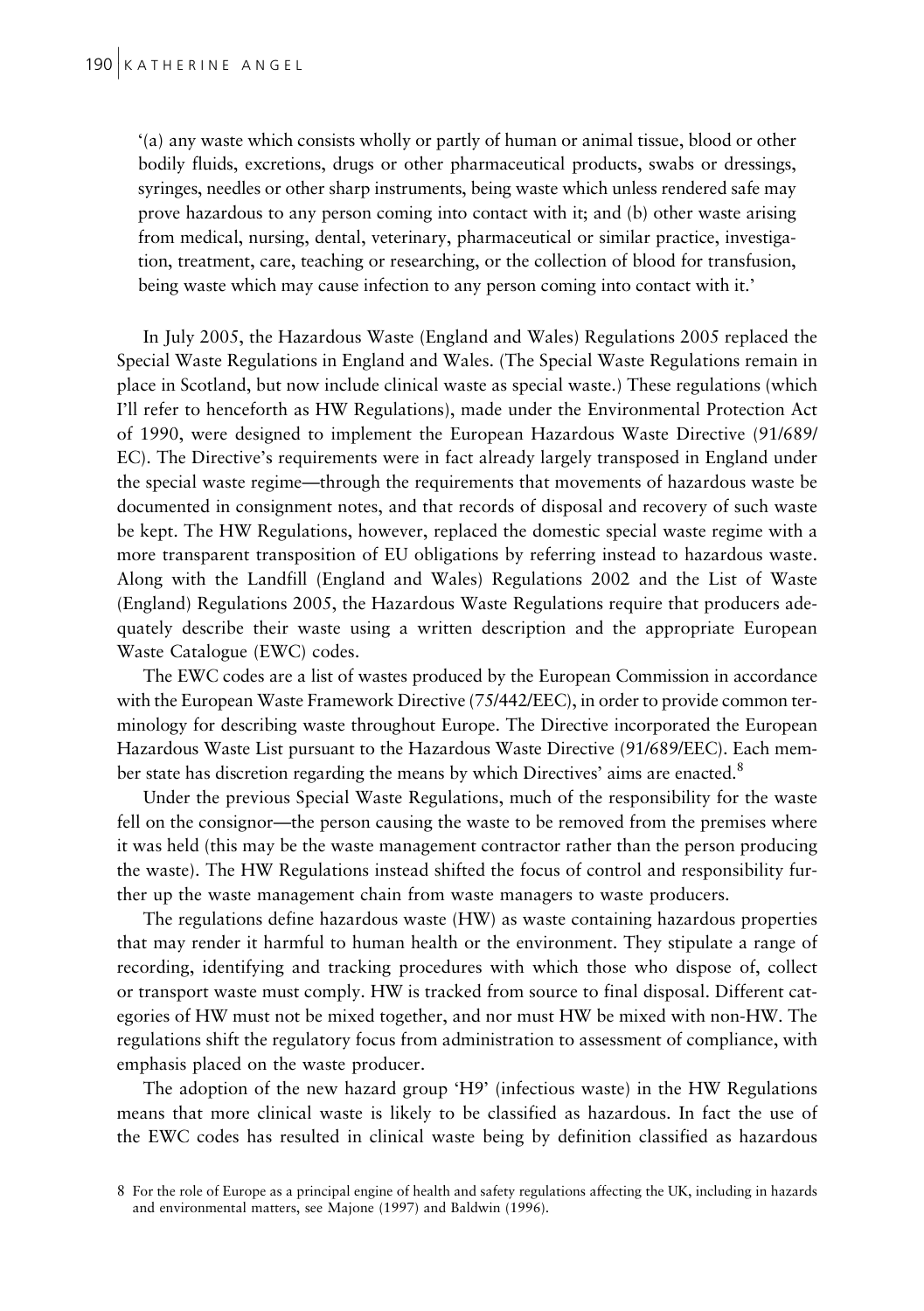waste. A Department for Environment, Food, and Rural Affairs (DEFRA) Final Regulatory Impact Assessment of the Hazardous Waste Regulations notes that: 'implementation of the revised Hazardous Waste List will significantly increase the number of hazardous waste producers, and the number of hazardous waste consignments' (2005: 3).

The guidance on the Safe Management of Healthcare Waste introduces several key changes:

- The introduction of a new term, 'healthcare waste', defined as waste from natal care, diagnosis, treatment or prevention of disease in humans/animals.
- The division of clinical waste into two categories: waste posing a risk of infection, and medicinal waste.
- The classification of medicinal waste into two categories: cytotoxic and cytostatic medicines, and medicines other than these.
- \* The definition of infectious waste as waste that contains viable microorganisms or their toxins, which are known or reliably believed to cause disease in man or living organisms, and a method for its classification. Clinical waste that is non-medicinal is therefore co-extensive with infectious waste.
- \* The introduction of a new term 'offensive/hygiene waste', defined as non-infectious, nonhazardous waste which does not require specialist treatment or disposal, but which may cause offence to those coming into contact with it. This waste type includes waste previously described as 'human hygiene' or 'sanpro' (sanitary towels, tampons, nappies).

The guidance urges that clinical waste be segregated from other types of waste and be treated/ disposed of appropriately in suitably permitted, licensed or exempt facilities on the basis of the hazard it poses. (The HW Regulations place a duty on waste producers to segregate hazardous and non-hazardous waste at source.)

The EWC codes classify waste whose collection and disposal is subject to special requirements in order to prevent infection as hazardous. If waste is infectious, it is subject to such requirements, and is therefore hazardous waste by definition. Waste previously known as 'clinical waste' on the basis of infection risk is thus infectious waste, which is hazardous. The *Safe management* guidance states that: 'if an item of healthcare waste is considered to pose a risk of infection it should be considered clinical waste, it should be classified as hazardous waste and should be transported as an infectious substance' (Department of Health, 2006). Only infectious waste requires treatment at specialist facilities; therefore, if waste is being sent to a facility to render it safe, disinfect, sterilize or incinerate it due to its infectious nature, it should be considered infectious waste.

Note here that this phrasing suggests that the guidance is concerned with helping individuals to recognize infectious waste who lack an understanding of the grounds on which a type of waste may be considered infectious. It emphasizes, that is, how to reason backwards from the way the waste is being managed, to its classificatory identity. I will return to this below.

## **Precautions**

As I explained above, the recent changes in clinical waste management emerge from European Directives on waste. Underlying this European legislation are international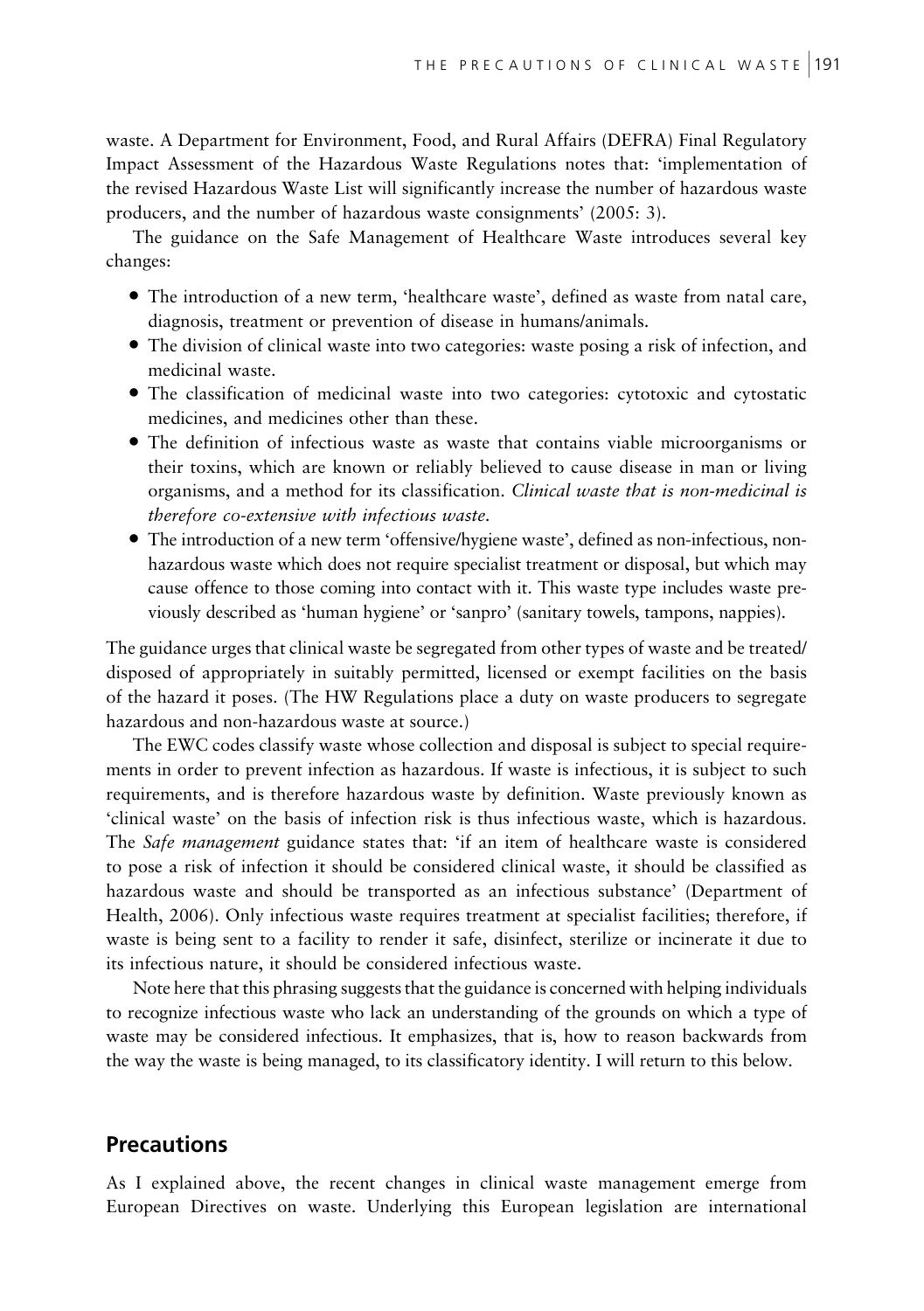agreements and principles, in particular the formulations of the World Health Organization, which outline four principles relating to healthcare waste:<sup>9</sup>

- (1) The *duty of care principle*: 'any organisation that generates waste has a duty to dispose of the waste safely'. It is 'the HCF [healthcare facility] that has ultimate responsibility for how waste is containerized, handled on-site and off-site and finally disposed of'.
- (2) The *polluter pays principle* states that: 'all waste producers are legally and financially responsible for the safe handling and environmentally sound disposal of the waste they produce... . If pollution results from poor management of health-care waste then the HCF is responsible. However, if the pollution results because of poor standards at the treatment facility then the HCF is likely to be held jointly accountable for the pollution with the treatment facility. The fact that the polluters should pay for the costs they impose on the environment, is seen as an efficient incentive to produce less and segregate well'.
- (3) The *precautionary principle* states that: 'one must always assume that waste is hazardous until shown to be safe'. Where it is 'unknown what the hazard may be, it is important to take all the necessary precautions'.
- (4) The proximity principle recommends that 'treatment and disposal of hazardous waste take place at the closest possible location to its source', in order to minimize the risks involved in its transport.

The WHO also cites the Basel Convention as guiding its policy on healthcare waste. This Convention aims to: 'minimize the generation of hazardous wastes in terms of quantity and hazardousness; to dispose of them as close to the source of generation as possible; to reduce the movement of hazardous waste'. A central goal of the Convention is to: 'protect human health and the environment by minimizing hazardous waste production whenever possible'. It means addressing the issue through an 'integrated life-cycle approach' involving 'strong controls from the generation of a hazardous waste to its storage, transport, treatment, reuse, recycling, recovery and final disposal'.<sup>10</sup>

The four principles—like the UK guidance—place the onus on the waste generator to refrain from endangering the public. This onus, in the form of liability for irresponsible management of waste, fosters the precautionary approach that is also one of the WHO principles. The precautionary principle has been very influential in policy and regulation at the European level especially, and in particular in environmental policy. The principle can be formulated in various ways, and can be used both to justify decisive action and inaction. At its core, however, it states that regulatory and legislative steps should be taken against *potential* harms, even when causal relationships between particular actions and harmful outcomes are not clear, and when we do not know if those harmful outcomes in fact result.<sup>11</sup> However, as Cass

<sup>9</sup> See [http://www.healthcarewaste.org/en/128\\_hcw\\_categ.html](http://www.healthcarewaste.org/en/128_hcw_categ.html) ('The ten categories of health-care risk waste') and [http://www.healthcarewaste.org/en/130\\_hcw\\_intagreemts.html](http://www.healthcarewaste.org/en/130_hcw_intagreemts.html) ('Two international agreements') on the WHO website (accessed February 2009).

<sup>10</sup> Quotes in this paragraph are from the WHO website: [http://www.healthcarewaste.org/en/130\\_hcw\\_intagreemts.](http://www.healthcarewaste.org/en/130_hcw_intagreemts) html ('Two international agreements', accessed February 2009).

<sup>11</sup> See for example Sunstein (2005). On the precautionary principle, see also Adams (2000).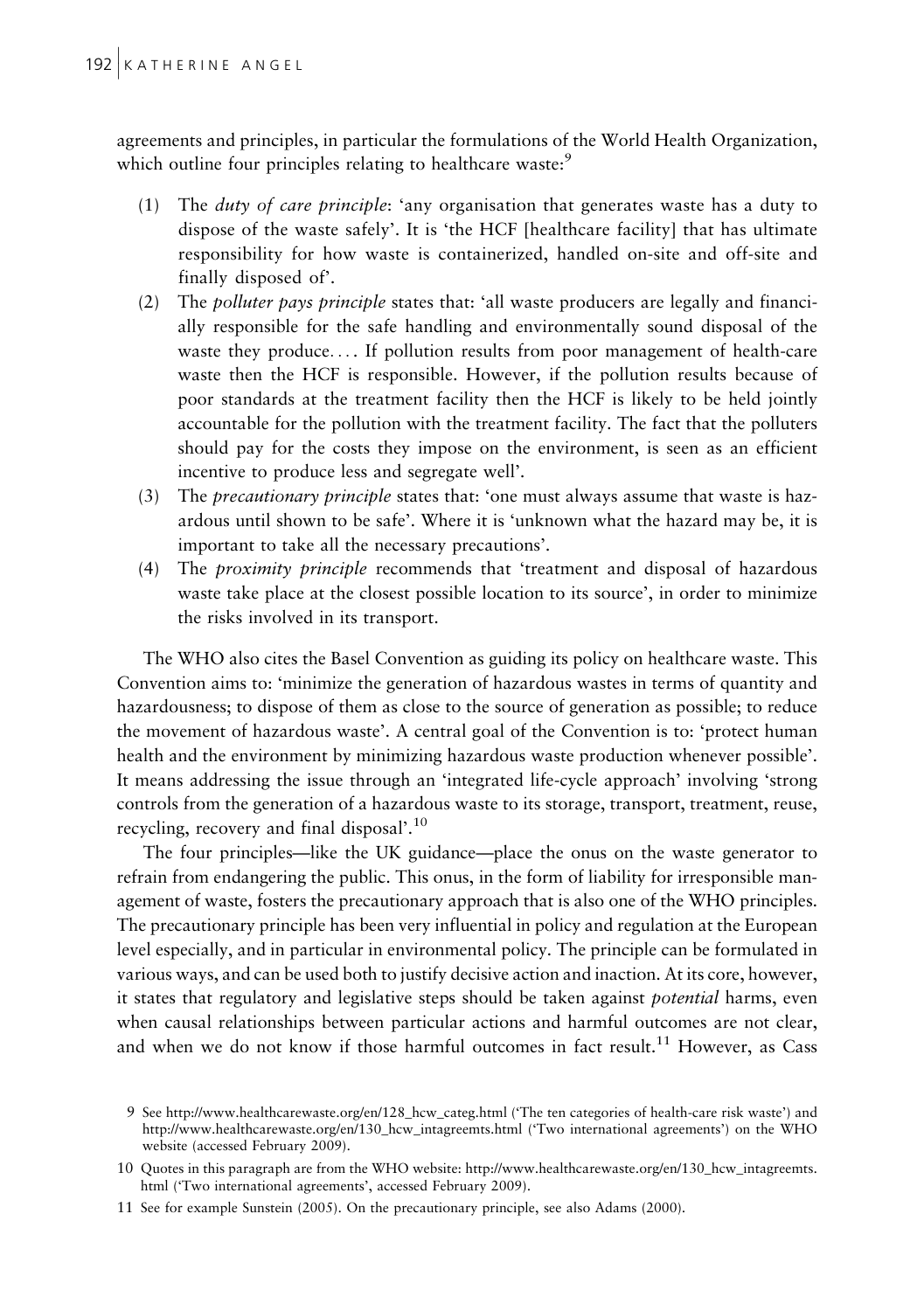Sunstein has underlined, precautions against some risks have consequences, some of which may themselves constitute other risks. The combined effect of the onus being placed on the producer and the salience of a precautionary approach (which aim to reduce the health risks of healthcare waste) is to undermine attempts to produce less healthcare and general waste. It also undermines the attempt to segregate waste carefully. One example is the shift to disposable single-use instruments, which in itself generates more packaging waste (a problem given the lacklustre market for recycled and reusable plastic in the UK), countering the aspiration to minimize waste in general within the NHS. The Department of Health states that:

... waste does not have to be disposed of: it can be reviewed for its resource value and potential.... [The NHS] now more than ever needs to be prudent with its use of resources and to save money wherever opportunity permits. Materials or equipment deemed to be waste can often be a valuable commercial commodity elsewhere: consider potential for recovery, reuse or recycling.... Waste, irrespective of its disposal method has the potential to pollute land, air and water. In order to protect the environment, measures such as prevention, minimisation and recycling should be explored. (Department of Health, 2008)

Similarly, the classification of hazardous waste (of which infectious waste is a component) is widened to include more types of waste. And a precautionary approach on the ground—as we saw with the practice nurses—results in more items being placed into the hazardous waste stream. As they said: 'You know that you're doing the right thing.... There's no margin for error.' Segregation is a tricky business in which, because of public health priorities and their own liability, waste producers would rather be safe than sorry. The precautionary approach that is indeed part of nursing practice and part of the new guidance may caution against including sharps in ordinary waste for fear of health risks incurred; but it also helps to drive waste that might not be hazardous into the hazardous waste stream. As CG (at the incineration plant) emphasized, the hazardous waste stream has expanded.<sup>12</sup> And the disposal techniques—specifically, incineration—that deal with such waste are not uncontroversial.

## Incineration

The number of incinerators has grown in Europe in the last decade. In the UK, however, landfill has been more widely available than incineration. The EU Landfill Directive (implemented in the Landfill [England and Wales] Regulations 2002) shifted the territory, requiring the UK to implement a landfill tax and the Landfill Allowance Trading Scheme, designed to reduce the release of greenhouse gases produced by landfills through the use of alternative waste treatment methods. Incineration is playing a growing role in the treatment of municipal waste and in energy supply in the UK, although, as noted above,

<sup>12</sup> The DEFRA Final Regulatory Impact Assessment stated that it is estimated that: 'if all clinical waste was to be classified as infectious under the hazard property H9, this would make the costs to the NHS in England in the region of £90m per annum compared to £50m now' (2005: 20).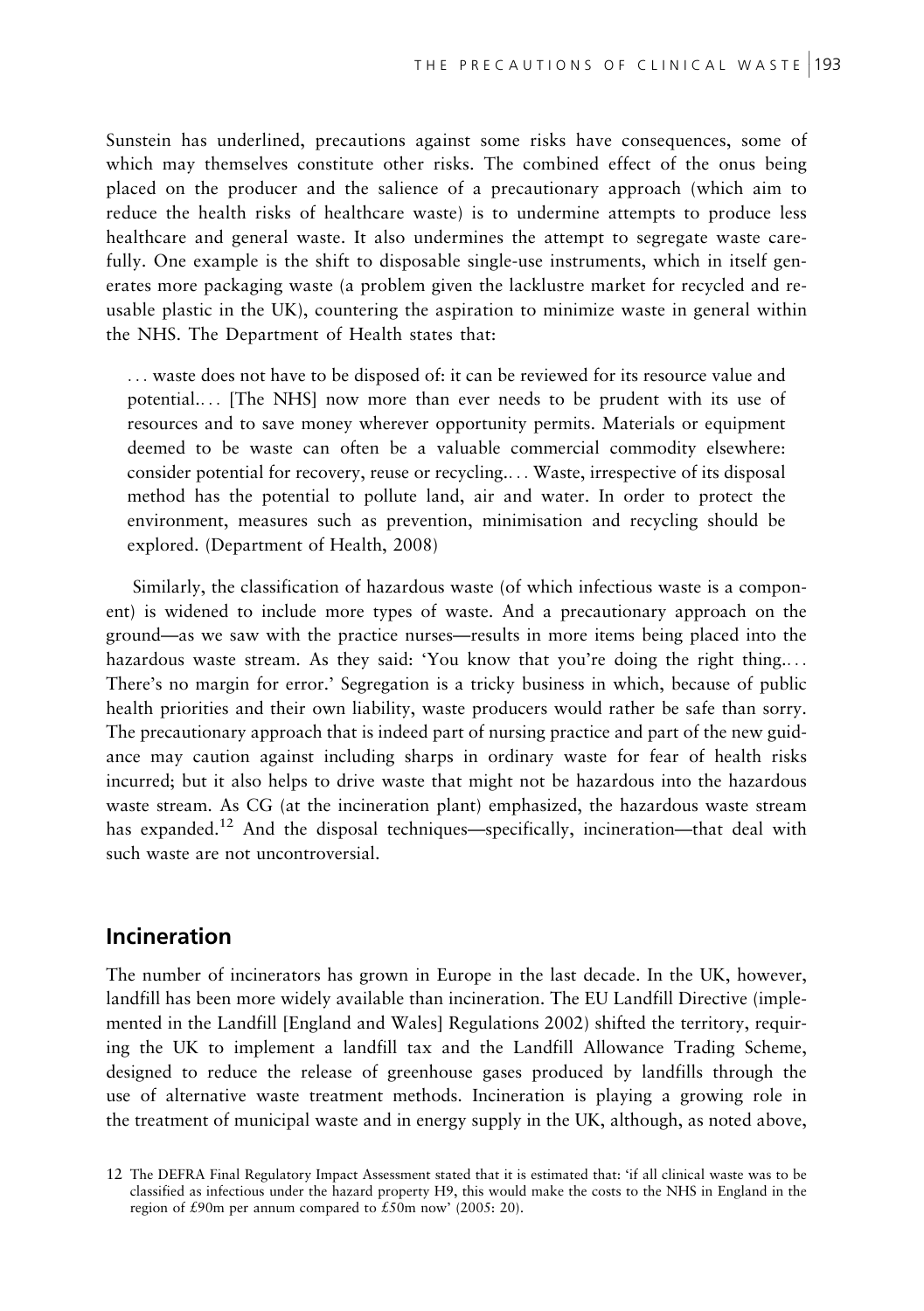many incinerators have closed down and capacity is a problem. The Landfill Directive prohibited the landfilling of infectious hospital and clinical waste from medical or veterinary establishments. The Landfill Regulations require all waste to be treated before landfill for new and hazardous waste sites from July 2004—with the aim of reducing its quantity or the hazards it poses to human health or the environment. They also prohibit the co-disposal of hazardous and non-hazardous wastes by the same date.

The incineration plant I visited downplays incineration in its promotional materials; the clinical operations manager was emphatic that incineration was not a significant problem, underscoring the company's role in 'energy recovery', renewable energy and reduction of landfill. Incineration is framed, that is, as environmentally responsible. The Environment Agency, in a position statement on Waste incineration in waste management strategies in October 2003, states that 'we live in a throw-away society', with each household generating around 1.2 tonnes of waste every year in England and Wales:

We must urgently find affordable solutions to the management of municipal waste that minimise its effect on the environment including human health and maximise its use as a resource.... [W]e need to start creating less waste, recycle more and dispose of the remainder in a safe and environmentally friendly  $way...$  [I] ncineration has a role in waste management ... it may be appropriate for local authorities to include incineration in a particular strategy provided that it does not undermine the prevention or minimisation of waste, or other waste management options such as re-use, recovery or recycling [and that] it represents the Best Practicable Environmental Option (BPEO) for managing the specific waste stream. (Environment Agency, 2003a)

The Environment Agency monitors emissions concentrations of pollutants such as sulphur dioxide, oxides of nitrogen, carbon monoxide and volatile organic compounds. Since 1996, it states, there have been substantial cuts in emissions from incinerators in cadmium, lead and dioxin emissions. Research on the health effects of municipal waste incinerators was based on emissions from older incinerators that had much higher pollutant emissions levels. The agency: 'is not aware of any studies that conclusively link adverse health outcomes to incinerator releases'. The Department of Health's independent advisory Committee on the Carcinogenicity of Chemicals in Food Consumer Products and the Environment (COC) advised in 2000 that it is not possible to conclude that the small increase in primary liver cancer documented was due to emissions of pollutants from incinerators; 'any potential risk of cancer due to residency (for periods in excess of 10 years) near to municipal incinerators was exceedingly low and probably not measurable by the most modern epidemiological techniques' (Environment Agency, 2003). In 2008, the Environment Agency states that space in landfill is limited: 'and more waste will have to be diverted away from landfill to comply with the EU Landfill Directive'. Since 1990, it states, emissions to air have fallen. 'Incinerators also produce ash that may be recycled; for example, in aggregates' (Environment Agency, n.d.).

There have indeed been technological advances in incineration since the 1970s. Proponents of incineration argue that problems regarding dioxins can be technically solved, and that—as the company I visited suggests—the generation of electricity reduces the use of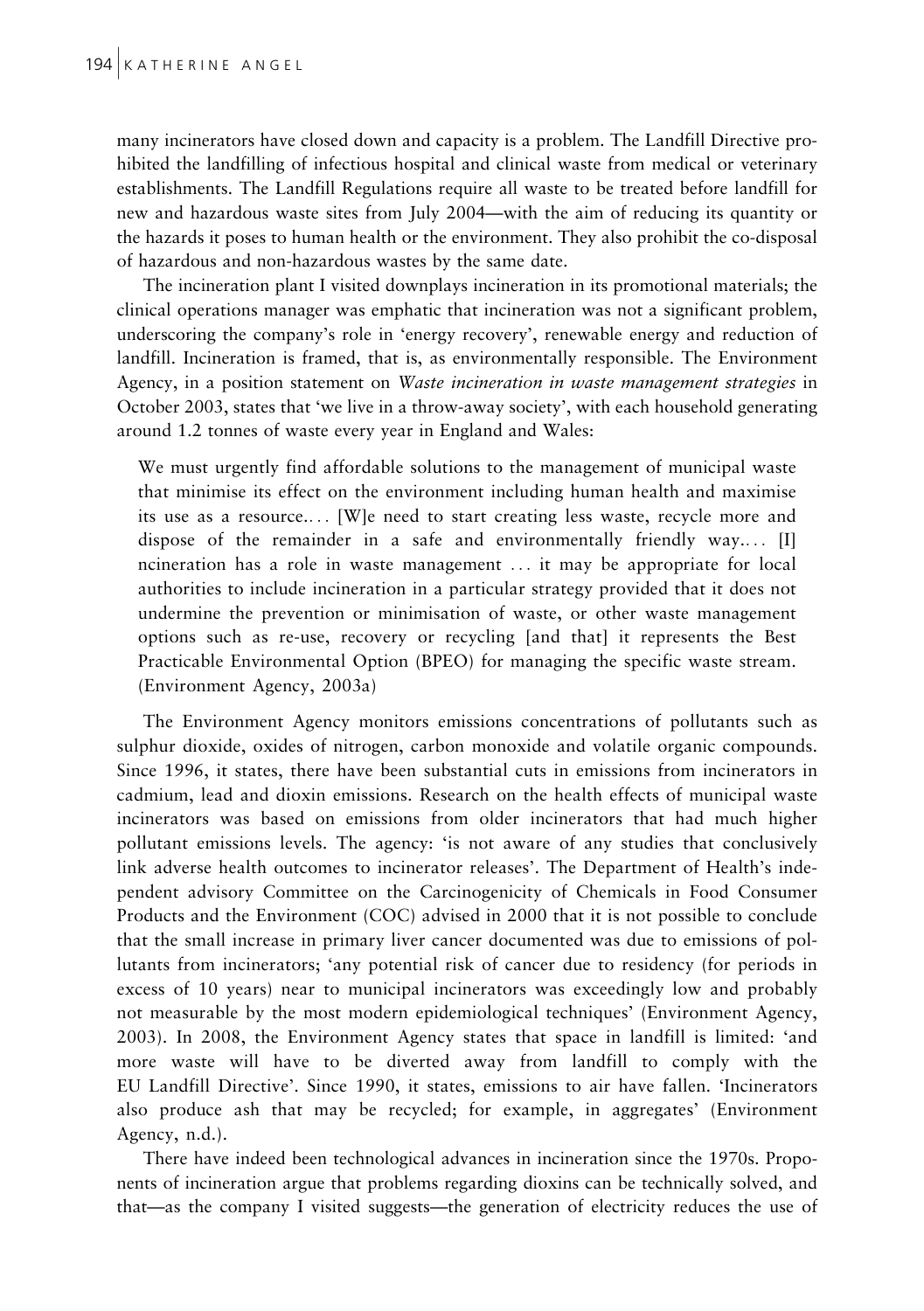fossil fuels, contributing to a net reduction in the greenhouse effect. Moreover, it is claimed that incineration emissions are insignificant in relation to total air pollution in developed economies, and that toxins can be reduced by separating plastics from the rest of the waste stream through recycling (see Gandy, 1993).

Incineration, on this view, is a solution to the risks associated with landfill. However, the Environment Agency's confidence notwithstanding, concerns about incineration remain, in particular about dioxins and furans (Gandy, 1993: 35-38, 1994; Gille, 2007: 157-159).<sup>13</sup> The WHO itself makes a characteristically cautious assessment, noting that small-scale incinerators operate at temperatures (below  $800^{\circ}$ C) that: 'may lead to the production of dioxins, furans, or other toxic pollutants as emissions and/or in bottom/fly ash' (WHO, 2005: 568). Long-term:

... low-level exposure of humans to dioxins and furans may lead to impairment of the immune system, and impaired development of the nervous system, the endocrine system and the reproductive functions. Short-term high level exposure may result in skin lesions and altered liver function.

However, while dioxins are classified by the International Agency for Research on Cancer as a 'known human carcinogen', most of the evidence documenting the toxicity of dioxins and furans is:

... based upon studies of populations that have been exposed to high concentrations of dioxins either occupationally or through industrial accidents. There is little evidence to determine whether chronic low-level exposure to dioxins and furans causes cancer in human. Overall, it is not possible to estimate the global burden of diseases from exposure to dioxins and furans because of large areas of uncertainty. (2005: 568)

A complex and inconclusive picture, then. However, the emphasis on incineration as 'energy recovery' extends the concept of recycling so as to address environmental concerns while taking for granted the existing waste stream. Energy recovery from incineration is not waste reduction, pre-consumer recycling, or product re-use (elements of the UK Waste Hierarchy),<sup>14</sup> but rather the recovery of energy from post-production and post-consumption waste. The use of incineration plants integrated into combined heat and power systems does not, therefore, challenge the growing waste stream, but deals with already existing pollutants (Gandy, 1994: 18–21). This 'recycling'—in the form of energy recovery from waste—therefore potentially causes increased risks, given concerns about the environmental and health risks of incineration. Public health concerns, as implemented through a precautionary approach, and where segregation is constrained by questions of costs, lead to an increased waste stream and increased volumes of incineration.<sup>15</sup>

<sup>13</sup> Kaiser et al. claim that: 'pollutants with the potential to have harmful effects on human health have been identified with health care waste. Two of these substances, mercury and dioxin, have been detected in significant amounts in air and ash emissions from medical waste incinerators' (2001: 205).

<sup>14</sup> See DEFRA:<http://www.defra.gov.uk/environment/waste/topics/> (accessed February 2009)

<sup>15</sup> This situation is not dissimilar to one described by Tim Cooper (2009) regarding seventeenth-century Britain, where frequently sources of environmental and health nuisances were themselves attempts to use waste products (Cooper, 2009).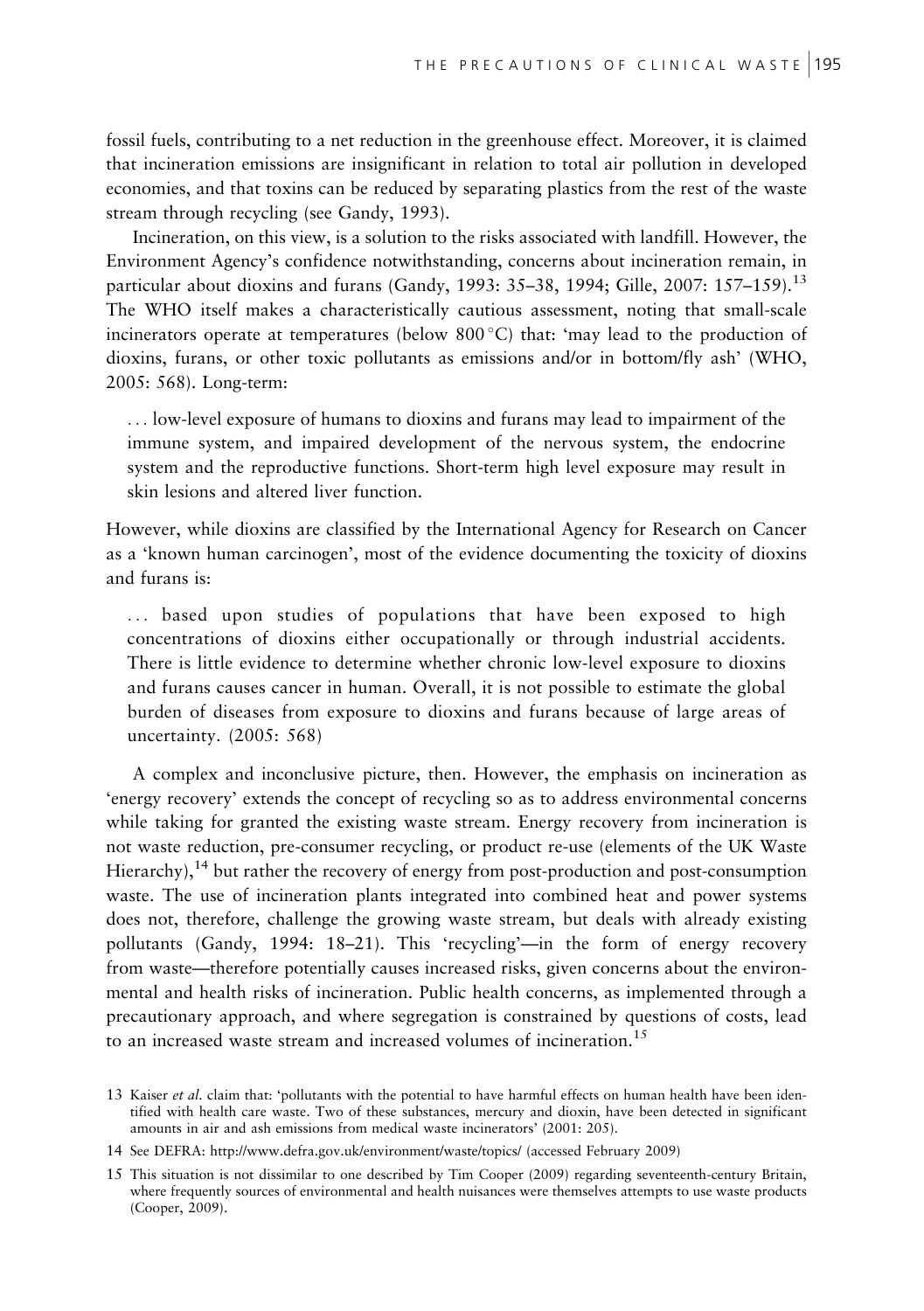Environmental historians have thus argued that the notion of recycling has been coopted into technocratic responses to environmental critiques, responses which preserve the pursuit of economic growth and its concomitant growth in waste. Waste is cast as a source of raw materials, an opportunity rather than an environmental problem—an approach first emphasized by Victorian recycling enthusiasts proclaiming that there was no such thing as waste (Cooper, 2009). Consumption itself, that is, is not queried. Contemporary waste management has focused on market-based policy initiatives; since the 1970s, waste has been demunicipalized in the UK, with private companies dominating waste management. This phenomenon, argues Matthew Gandy, works against a focus on recycling or the reduction of waste in production and consumption. The regulatory environment, in the form of landfill taxes for example, has failed to have a significant impact on recycling costs or on a re-use ethos. The focus on incineration—an 'end-of-pipe' technology—sits uncomfortably with a sustainability agenda. Waste is seen as an endless industrial and financial resource whose profitability disincentivizes a concern with waste production.

The raising of emissions standards on health and environmental grounds by Western countries has also had paradoxical effects: it is now almost impossible to site new incineration facilities in countries regulated by new emissions standards (such as the UK). As Zsuzsa Gille writes:

Wastes are transported for treatment to those countries that have the loosest emissions standards, until the regulations in the country or region 'catch up' with those of others. The gap in regulatory standards is also a key cause of hazardous waste exports from Western Europe to developing countries and to Eastern Europe. (2007: 158)

An emphasis on rapid disposal has been characteristic of thinking about waste since the nineteenth-century's 'refuse revolution' (Cooper, 2007). Growing industrialization and urbanization in Britain during that century led to waste production outstripping its re-use, re-consumption, recycling. A growing sense of crisis developed into a critique of capitalist claims of progress, with filth and capitalism seen as disturbingly intertwined. The sanitary and public health movements were responses to the challenge of waste, and emphasized the need to remove rather than re-use waste, since proximity to it was health-threatening. Recycling—prolific before waste became a significant problem returned as a solution to polluting wastes, for example in the form of attempts to recycle sewage waste. This solution, however, was one that reconciled capitalist progress with limited natural resources. And since the late nineteenth century, argues Tim Cooper (2009), recycling has consistently been represented as an innovative technological solution to problematic waste production.

Here we see the entangled relationship of public health and waste disposal. 'The privileging of public health in decisions on how to treat urban waste was one of the key reasons why disposal triumphed over reuse in municipal waste management,' writes Cooper (2009). Public health concerns urge us to dispose of waste. However, the solutions to the health problems of waste have had worrisome consequences, as in the over-reliance on landfill. Moreover, the public health concerns about waste run counter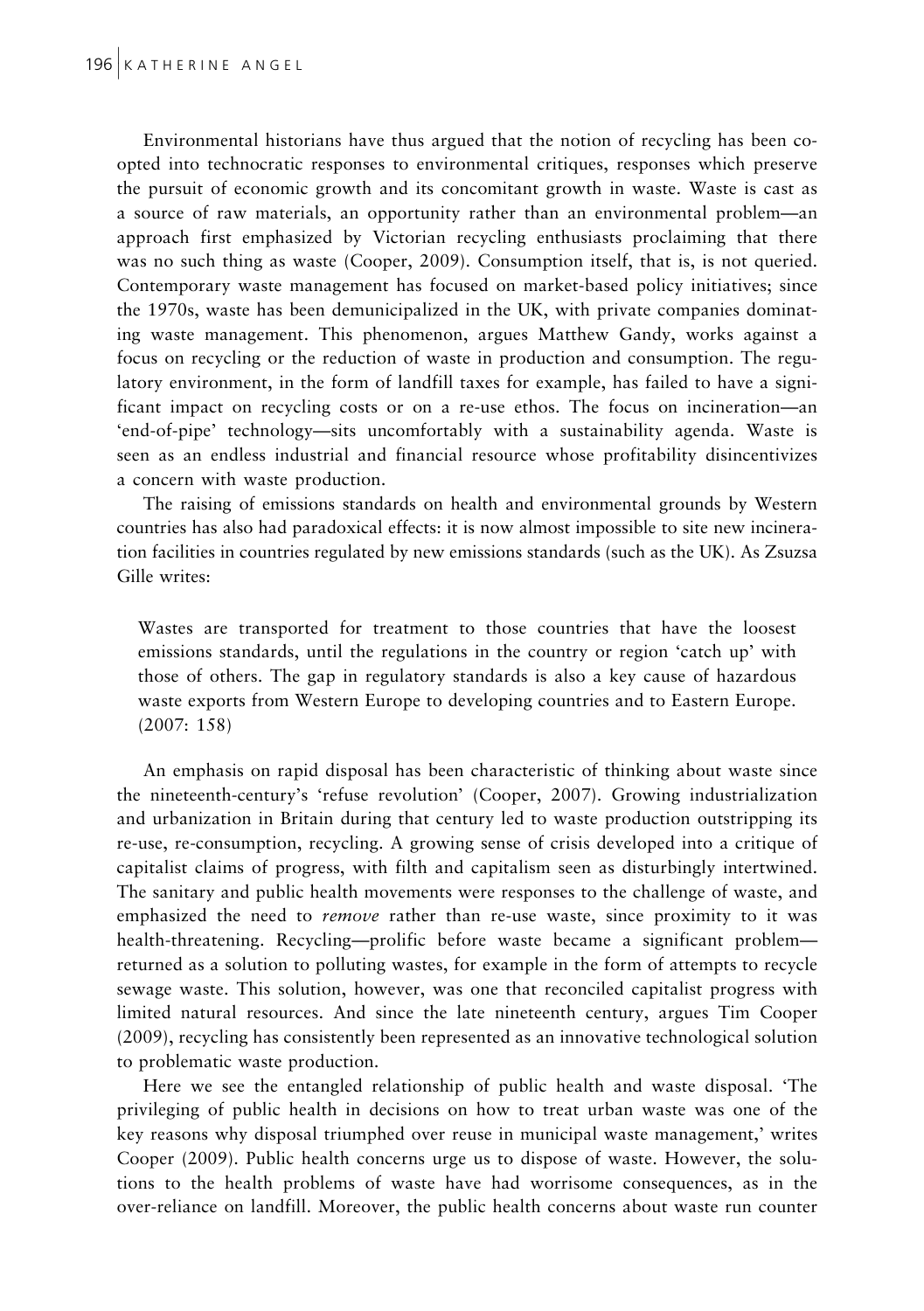to the aspirations to waste minimization and indeed recycling (where recycling is taken to mean re-use rather than energy recovery from waste). So while end-of-pipe technologies may sit uncomfortably with sustainability, as environmental historians have argued, sustainability itself sits uncomfortably with public health and the precautionary principle which shapes policy. And this is a tension manifested in the management of clinical waste in particular.

## Waste, biomedical rationales and sustainability

Clinical waste is effectively treated, regulatorily and discursively, as an unproblematic component of hazardous waste to be disposed of as dangerous. This is problematic, for it eclipses the tensions that exist in principle between the drive to minimize, reuse, or recycle waste, and the drive to minimize as far as possible the potential risks to health posed by clinical waste. An environmental agenda urging a shift from a culture of disposability within the healthcare sector, as in any other realm, comes up with a bump against a precautionary public health agenda. The guidance encouraging clinical waste producers to treat as hazardous those healthcare wastes that pose a risk of infection—and placing the onus on producers to make this assessment—works against guidance encouraging facilities to reduce waste: the options for re-using or recycling needles are limited to say the least. We have seen, in the case of the practice nurses, how a precautionary approach becomes second nature and ethically compelling. Infection control priorities urge the nurses to let sharps bins get only three-quarters full, with the result that more sharps boxes are incinerated; but this, and the increase in packaging through use of disposable instruments, seem to many to be an acceptable  $\cot^{16}$  The choice becomes that between taking undue health risks by not disposing of hazardous waste appropriately, and being over-precautionary with waste that is potentially hazardous. In other words, the reflex towards rapid disposal and the precautionary reflex overlap. The so-called 'throw-away' culture is closely intertwined with a precautionary public health regime. The question of sustainability then becomes a potential threat to the primacy of public health.

Waste minimization in healthcare settings is hampered by a tendency to perceive all healthcare waste as contaminated (Tudor et al., 2005). It is, of course, not all contaminated, but is also not *known* to be *un*contaminated, hence the sway of precautionism.<sup>17</sup> Sustainable waste management is, argue Tudor *et al.*: 'a difficult challenge for the UK, where the traditional approach has been to concentrate on disposal to a cheap landfill and government supported recycling' (2005: 607). Waste management practices in the NHS, they write, have displayed a lack of strategic waste minimization planning that would involve long-term scrutiny of the question of waste. 'Holistic waste management' is at a low level in the NHS. The authors argue for a movement away from the concept

<sup>16</sup> An audit of anaesthetic waste collected from six theatres in one teaching hospital in the UK found that only 4 percent by weight of the sharps bins content was true sharps waste (needles and broken glass); 57 percent was glass and 39 percent was 'other' (packaging, plastic, metal and fluid). See Hutchins and White (2009) and British Medical Journal (2009).

<sup>17</sup> Another obstacle is the lack of viable markets for recyclables in parts of the UK.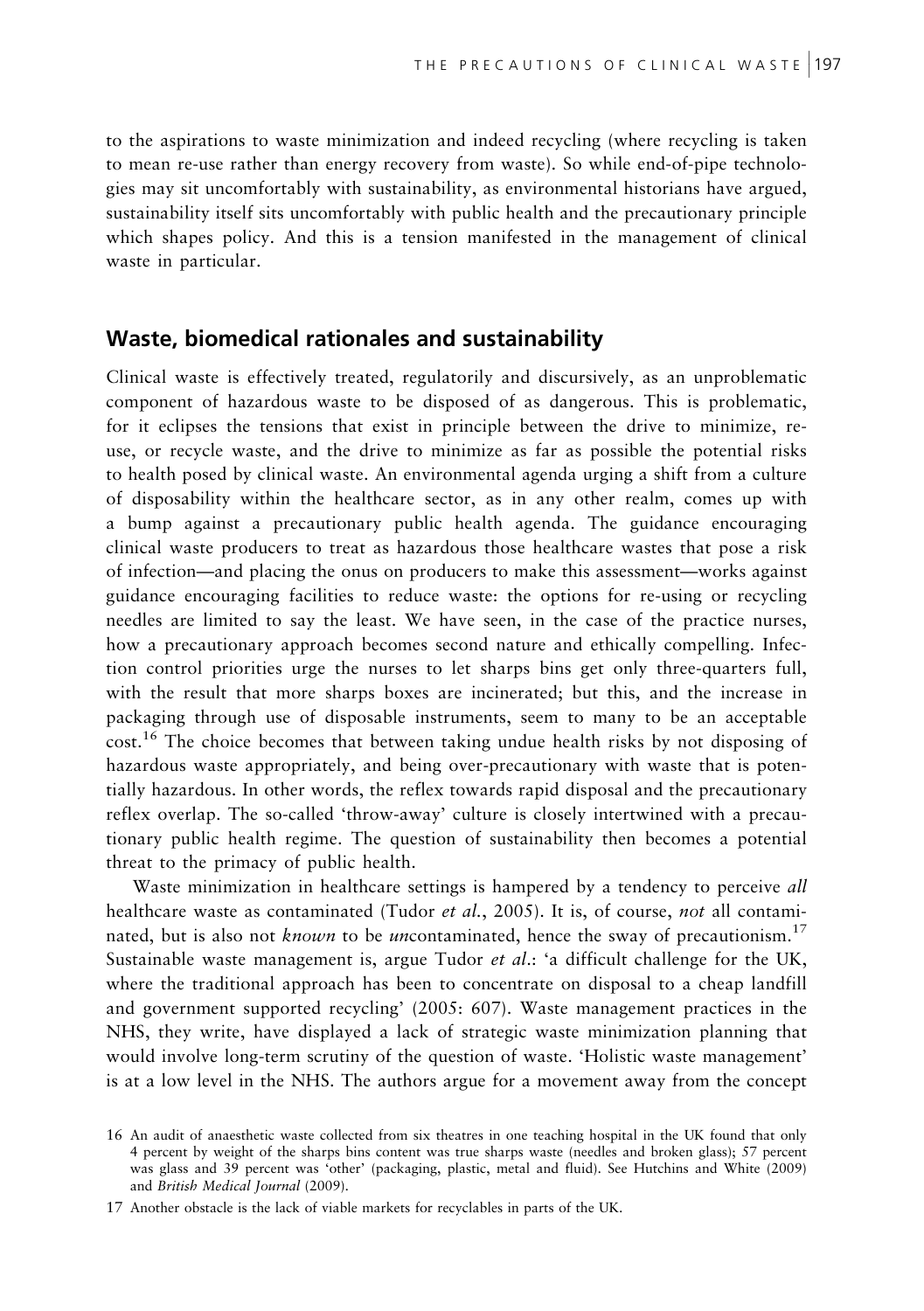of 'waste management' to one of sustainable decision-making regarding resource use (e.g. packaging waste). Important measures include tackling waste at generation, through implementation of 'greener' forms of procurement, and the investigation of local purchasing and the 'take back' arrangements with suppliers. What this article does not spell out, however, is the core tension between policy regarding public health risks and policy regarding waste. How does one minimize waste without counteracting the precautionary principle that is at the heart of policy around clinical waste as a subset of hazardous waste?

The problem that clinical waste management poses to the sustainability and recycling agenda is much elided in the guidance, legislation, and literature I have scrutinized. I noted above that the UK guidance is not very explicit or informative about the grounds on which certain kinds of waste are to be classified as infectious and hazardous; the reasoning it encourages waste handlers to engage in is bureaucratic, making inferences on the basis of how waste is dealt with rather than engaging with biomedical rationales. Such rationales for waste classification and procedures are rather elusive in the *Safe man*agement of healthcare waste (Department of Health, 2006) document—the document which the nurses and the incineration managers I spoke with invoked as their reference point for procedure. This document explains the changes in classification and disposal of clinical waste in terms of alignment with 'hazardous waste regulation and guidance published by the regulatory agencies', stating that the previous classification of clinical waste was 'no longer felt to be appropriate', not easily equating 'to the use of the European Waste Catalogue Codes' now mandatory for all waste transfer documentation (Department of Health, 2006: 1). One has to work back to the EU legislation, and indeed the WHO documentation, to find more significant information on rationales for aspects of the legislation and guidance.

A document published by the Environment Agency in 2003, before the new system was put in place (Technical guidance on clinical waste management facilities) did provide some information on the risks of clinical waste: 'the potential microbiological risks associated with clinical waste may be unfamiliar, and their assessment may sometimes require expert advice'; and clinical waste 'has the potential to cause offence, for example, human body parts. Past incidents of inappropriate disposal of, for example, sharps and anatomic waste have caused public concern.' Moreover, 'the perceived risks and potential for offence make it undesirable to open containers of clinical waste to inspect the contents' (Environment Agency, 2003b: 19).

[W]here clinical waste is collected under a manual bag handling system, rather than contained in larger rigid packaging, there are risks of needlestick injury and infection from spillages or incorrectly packaged waste to all those involved in the chain from point of production to final disposal. (2003b: 24)

### Municipal waste:

... contains higher numbers of microorganisms capable of causing respiratory illnesses and gastro-intestinal infections, for example Escherichia coli and Salmonella enteritidis. The frequency of pathogenic viruses such as HIV and hepatitis B is higher in clinical waste, whereas the frequencies are similar for both waste types for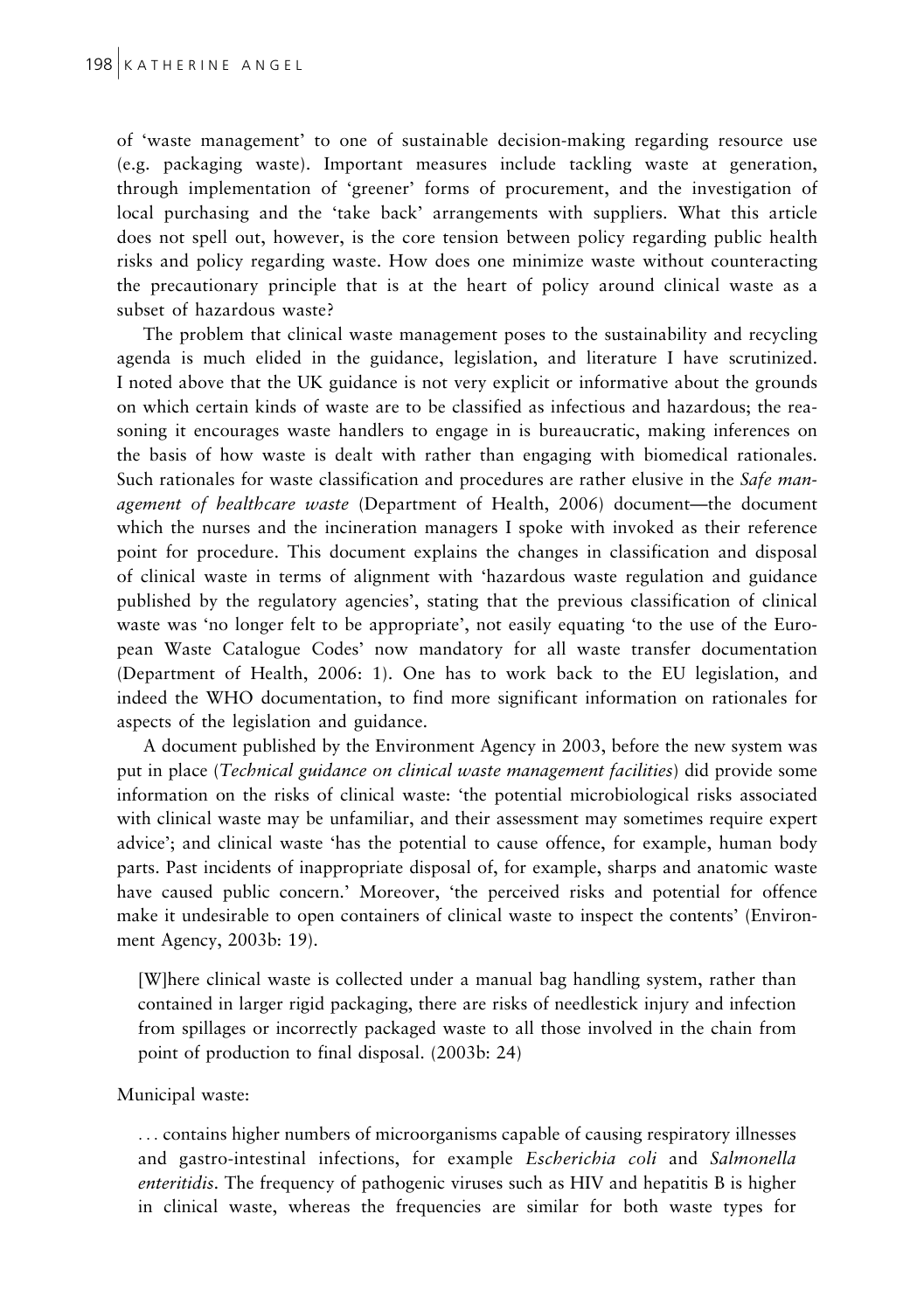microorganisms capable of causing skin and soft tissue infections such as Staphylococcus aureus and Streptococcus pyogenes. (2003b: 74)

The possibility of harm to those handling the waste; the possibility of unauthorized materials recovery, particularly of sharps, and the ethical inappropriateness of some wastes, for example body parts, for landfill disposal, all make landfill of limited acceptability for clinical waste disposal (2003b: 69). For risks to be realized to health and/or the environment—for example, for HIV, hepatitis B or C infection to develop from a needlestick injury—pathogens must be present; they must be released from containers or processes; they must survive and be mobile after release; they must be present in sufficient numbers; there must be a pathway to the host; the host must intake the pathogen; the host must be susceptible to the pathogen; the host must not take prophylaxis.

The risk assessment will determine the likelihood of these events taking place, the controls needed at waste management facilities, and the requirement for environmental monitoring and for site decontamination at completion. This will need to be done on a site specific basis and where there is uncertainty a precautionary approach may be justified. It must be recognised that an infected 'host' may spread the disease to the community and the environment, so harm may not be localised. (2003b: 74, italics added)

'Where there is uncertainty, a precautionary approach may be justified.' This sentence indicates the spirit in which clinical waste guidance has been and is being taken—and arguably must be taken, given practical constraints on risk assessment and a public health orientation reluctant to take any risks. A sense of the difficulties facing anyone making a decision as to whether a particular waste poses a risk is conveyed by the document's following claim:

... the question of what is infectious is not absolute. ... The decision as to whether a waste may be infectious must therefore be based upon one or both of: a clinical judgement; the source of the waste. The first of these may not be available in a tangible form to the waste holder or regulator to assist them to make a decision with certainty that they will, respectively, avoid prosecution or secure a conviction. The latter can offer more certainty, but means treating waste as infectious whether it is or not. It may also be difficult, for example, for a regulator faced with potentially illegally deposited waste to establish what its original source was (2003b: 75–76)

It is very difficult to establish on-site whether waste is infectious or not; it is therefore more 'certain'—and more ethical?—to treat waste as infectious whether it is or not.

The WHO provides more detail than the UK guidance on the health grounds for waste management systems. In 1998 it published a document called Safe management of wastes from healthcare activities (Pruess et al., 1998). It states that a range of kinds of infections can be caused by exposure to healthcare waste, including gastroenteric infections such as Salmonella, Vibrio cholerae (faeces and/or vomit); respiratory infections such as Mycobacterium tuberculosis and the measles virus (inhaled secretions or saliva); genital infections such as the herpes virus (genital secretions); skin infections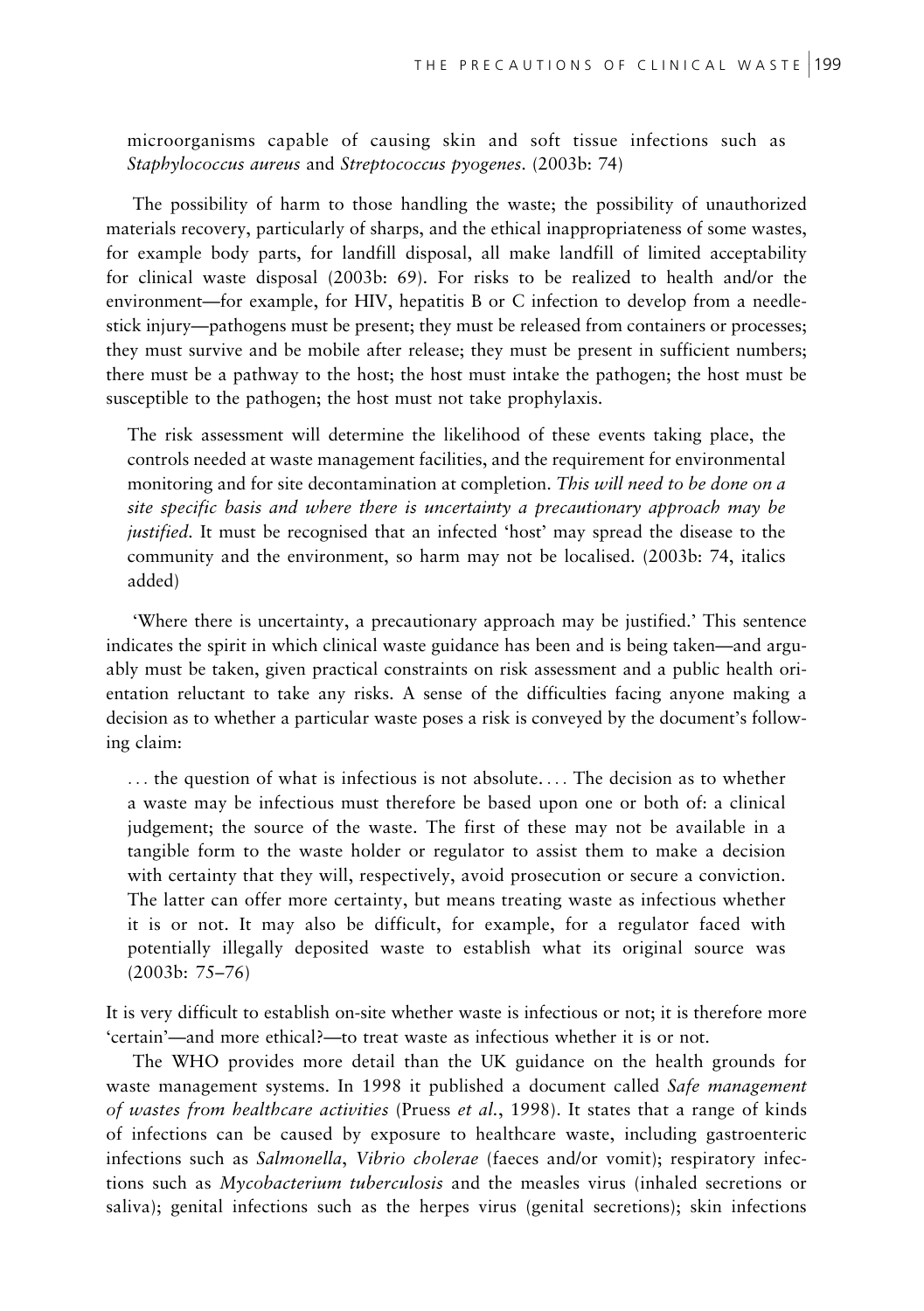such as *Streptococcus* spp (pus); AIDS (blood and sexual secretions); septicaemia (blood), viral hepatitis A, B and C (blood, faeces and body fluids). There is particular concern about infection with HIV and hepatitis viruses B and C, for which there is strong evidence of transmission via healthcare waste (generally through injuries from syringe needles contaminated by human blood). Concentrated cultures of pathogens and contaminated sharps (particularly hypodermic needles) are 'probably the waste items that represent the most acute potential hazards to health. Sharps may not only cause cuts and punctures but also infect these wounds if they are contaminated with pathogens.' Because of this double risk: 'sharps are considered as a very hazardous waste class' (Pruess et al., 1998: 21–22).

Individual cases of accidents—occurring especially to healthcare workers—and subsequent infections caused by healthcare waste are well documented, but the:

... overall situation, however, remains difficult to assess, especially in developing countries. It is suspected that many cases of infection with a wide variety of pathogens have resulted from exposure to improperly managed healthcare wastes in developing countries. (1998: 24)

The document discusses the rates of injuries from sharps for healthcare personnel, and the survival of different pathogenic microorganisms in the environment (the hepatitis B virus can survive for several weeks on a surface, and is resistant to brief exposure to boiling water, where HIV is much less resistant). Bacteria are less resistant than viruses, and 'much less is known about the survival of prions and agents of degenerative neurological diseases', such as CJD, 'which seem to be very resistant'.

[V]ery few data are available on the health impacts of exposure to health-care waste, particularly in the case of developing countries. Better assessment of both risks and effects of exposure would permit improvements in the management of health-care waste management [sic] and in the planning of adequate protective measures. Unfortunately, the classical application of epidemiology to the problem is difficult because of methodological complications and uncertainties regarding evaluation of both exposure and health outcome. The great diversity of hazardous wastes that can be involved and of circumstances of exposure is a particularly problematic feature of all such evaluations. It prevents not only the development of a unified analytical approach to the assessment of exposure and health outcome but also the generalization of any statistical inferences drawn about a specific wasteexposed population. ... Within health-care establishments, the surveillance of infection and record-keeping are important tools that can provide indications of inadequate hygiene practices or of contamination of the immediate environment (including that caused by health-care waste). Surveillance allows an outbreak of infection to be recognized and investigated and provides a basis for introducing control measures, for assessing the efficacy of those measures and of the routine preventive measures taken by the establishment, and for reducing the level of avoidable infection. (Pruess et al., 1998: 28–29).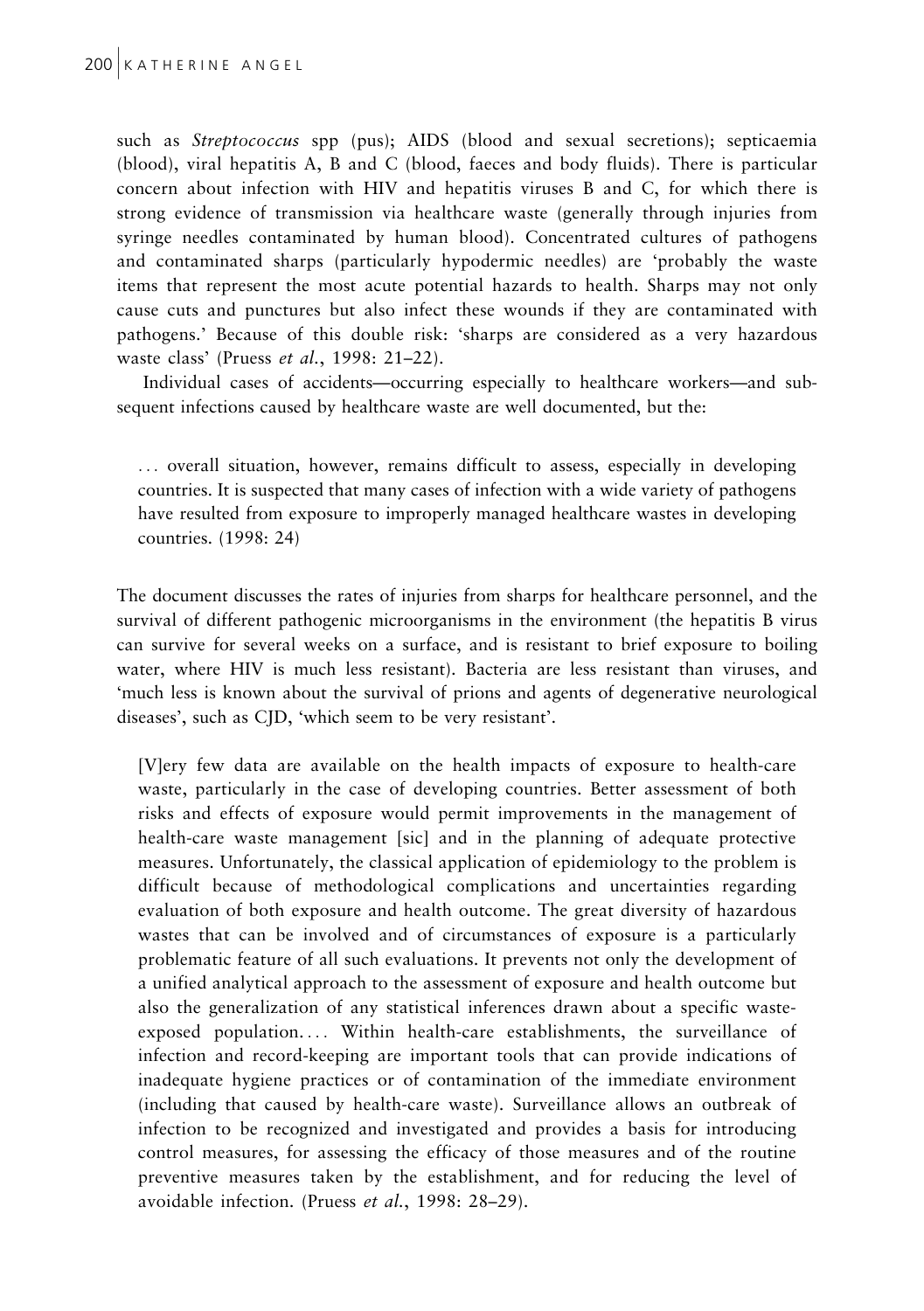In other words, surveillance and record-keeping are important not because they can avert risks that are known in detail, but because they are a means to manage an as yet rather unknown quantity—and possibly to yield further data.

The document concludes by stating that: 'further research is necessary to increase knowledge of: the extent to which health-care waste is contaminated; the risk level for contamination of the exposed population by digestive, respiratory, and percutaneous routes', and 'growth and survival of pathogens in waste during storage' (1998: 28–29). The suggestion is thus that there is a lot more we could know about the risks of clinical waste. The unknowns relating to clinical waste—the unknowns left unspoken by the UK guidance—are reiterated in a statement by the WHO in a 2005 special edition of Waste Management on the management of healthcare wastes. This article states that healthcare activities:

... lead to the production of waste that may lead to adverse health effects. Most of this waste is not more dangerous than regular household waste. However, some types of healthcare waste represent a higher risk to health. These include infectious waste  $(15-25\%$  of total healthcare waste), among which are sharps waste  $(1\%)$ , body part waste (1%), chemical or pharmaceutical waste (3%), and radioactive and cytotoxic waste or broken thermometers (less than 1%). (WHO, 2005: 568)

It explains that sharps waste, although produced in small quantities, is highly infectious, exposing health workers, waste handlers and the community to infections if it is poorly managed. It points out the healthcare waste management options 'may themselves lead to risks to health' and that 'no perfect readily achievable solution to manage healthcare waste exists' (2005: 568). Indeed, the problem is not only that the desire to manage the risks of clinical waste increases waste, but that the desire to investigate these risks, if carried out in such a way as not to cause further risks of health, can also increase such waste (and its risks). The WHO states that until 'countries in transition and developing countries have access to healthcare waste management options that are safer to the environment and health, incineration may be an acceptable response when used appropriately' (2005: 569). Therefore, it is implied, incineration is not ideal. And one of the WHO's medium-term strategies is to conduct 'risk assessment to compare the health risks associated with: (1) incineration; and (2) exposure to healthcare waste' (2005: 569). This latter claim is intriguing; it acknowledges that not enough is known about either of these risks to know whether the costs associated with incineration are worth paying for the benefits in strict regulation of exposure to healthcare waste. And, in effect, what this raises is the possibility that the precautionary principle, when applied to healthcare waste, is in fact counterproductive—if, in managing healthcare waste, it is sending more waste to incineration.

It also suggests that part of what is at work here is what Lianos and Douglas (2000) have called 'dangerization', whereby future events and interactions are conceived in terms of danger, rendered subject to a system of automatic controls that seek to extract the danger in question and foster safety, which is understood as the normal state. Moreover, the legislation presents the question of clinical waste management not as a question about real, actual or concrete harms; its rhetorical drive is rather that of an unarticulated and symbolic threat of pollution that, intuitively, *must* be averted at all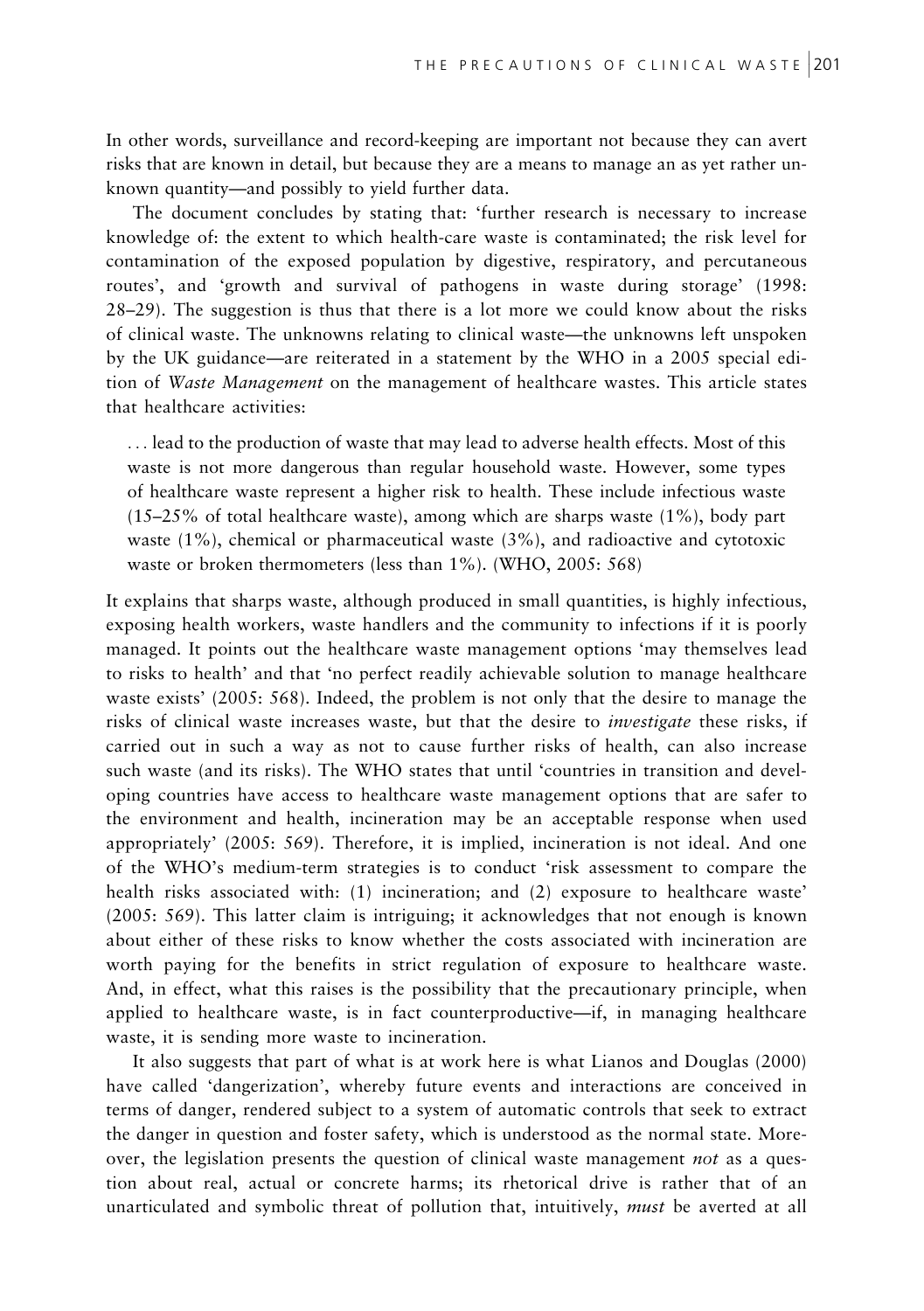costs. Ian Hacking (2003) notes, that in the years since Douglas and Wildavsky's (1982) groundbreaking work, the topography of risk has changed. Discussing what he calls 'sectarian groups' concerned with pollution, he points out that 'perceived risk and danger are not essential to them' (2003: 46). I suggest that something similar operates in the clinical waste guidance and the practices it enjoins. The mandatory nature of managing the risks of clinical waste rings out loud and clear; and, as I suggest above, a precautionary principle becomes internalized in those on the ground who unwrap the plastic items and throw them into the sharps bins after a single use. However, what kinds of risk they pose, and how, remains obscure, almost irrelevant, black-boxed within the enactment of procedures that, despite their opacity, are understood as a moral imperative of good public health. The point is not that there are no real risks in clinical waste—as Douglas's work underscored, literal pollution can be invested with symbolic content. But quite what these are is not conveyed, nor explicitly related to the practices enjoined in the guidance.

# Conclusion

As a recent British Medical Journal editorial (2009) recently stated, the direct contribution of the health sector to environmental degradation is not well analysed and debated. In addition, the relationship between the different regulatory priorities governing waste in general, hazardous waste, and the specific subset that is healthcare waste—a relationship which is, as we have seen, complicated and potentially conflicting—is not drawn out within the legislation and guidance I have discussed. The same applies to the larger question of the relationship between (hazardous) waste disposal and public health guidelines, perhaps especially those making use of a precautionary framework. The relative silence within the UK legislation on these points of tension reveals the lack of attention being drawn to the important question of the relationship between different regulatory and governance priorities and mechanisms. The silence within the documentation, however, is undone by the vivid ways in which these tensions are manifest in practices on the ground, at both ends of the waste journey: in the 'disposal' of clinical waste in a surgery and the 'disposal' at incineration. In both these locations, the problematic status of clinical waste as waste—as something unwanted, to be discarded and disposed of, or as something that is being wasted, not re-used or even not prevented from coming into existence in the first place—is highly visible. The nurses I spoke with were ambivalent about the immediate disposal of resources that, while being good materials, are treated as hazardous waste. They were, however, happy to err on the side of caution. Both CG and RL expressed a desire to turn wastes back into resources.

When everything is a risk, everything becomes waste to be disposed of. Waste expands, as we have seen, to include ever more objects. The items themselves are harder to see as resources; and yet the process of energy recovery from waste quarries a resource from such waste. We may worry that this 'waste' relies upon its production, and fails to query the wastefulness with which 'waste' is both produced and not reused. We may worry about the environmental and health effects of the increased hazardous waste stream. We may worry, in other words, about sustainability. But when does sustainability trump the avoidance of healthcare sector risks? Or when does avoiding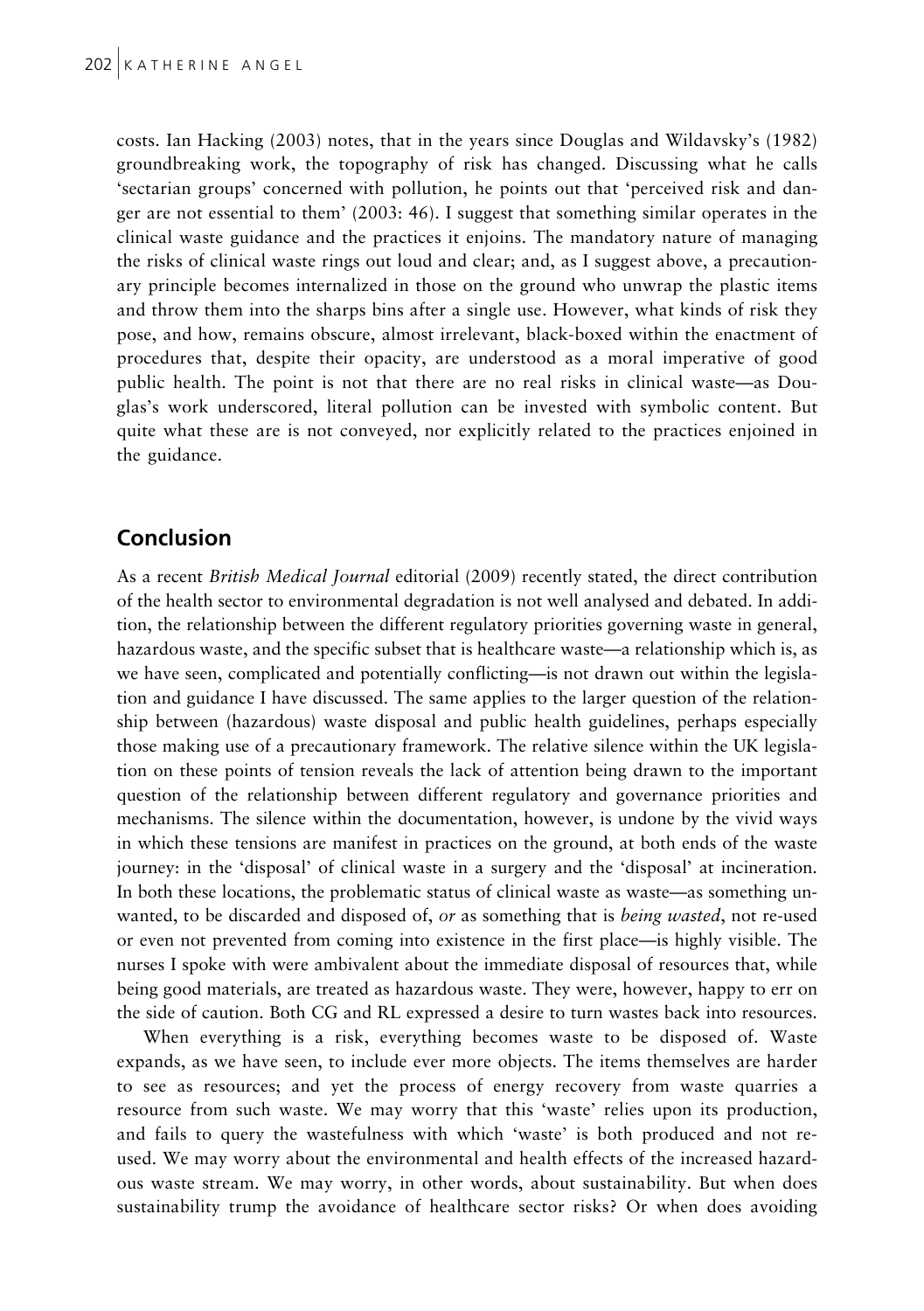healthcare sector risks trump concerns with sustainability? These are questions which we must ask when tracing the ambivalent journeys of disposables and sharps from the nurse's office to the incineration plant.

Gay Hawkins (2006) has, like many other writers on waste, written that its simplest definition is discarded, expelled or excess matter. She writes that:

...waste is at the heart of so many moral economies that it's hard to find a sense in which it isn't bad. To be unproductive or to excessively expend is a sign of poor discipline and irresponsible conduct. Minimizing waste in the interest of efficiency is regarded as evidence of an effective economy: industrial, moral, and psychic. (2006: viii)

Hawkins approaches waste (as does Bauman, 2004) from the angle of consumption, and she argues that contemporary waste habits 'have become connected to the practice of virtue' (p. ix). A pleasure emerges associated with efficient marshalling, separation, and recycling of waste to environmental ends.

This understanding is unsatisfactory in relation to clinical waste. In the clinical, public health context, we must ask *whose* efficiency and *whose* virtue is relevant, and to what end? Where Hawkins speaks of the injunction to 'waste not, want not', the figure of clinical sharps in the legislation instead urges us, precisely, to 'waste' on ethical grounds. Public health efficiency—where what reigns is the desire to avert infection, and to be able to trace those infections that do occur—requires instead a systematic disposal of material, a disposal which sits uncomfortably with the green mantra of 'reduce, re-use, recycle'. Public health virtue locates the ethical crux of the matter not in an efficient use and re-use of material, or in unnecessary consumption; it locates it instead in seeing ever more items as 'waste' matter to be separated. In so doing, it creates an ethical injunction to 'waste'. Public health efficiency, then, crucially involves 'waste'.

It is thus helpful to distinguish 'waste' in the sense of the material that is deemed in excess, from 'waste' as the act of squandering something of potential value. This distinction is especially important when thinking about clinical waste rather than other kinds of waste. The special ethical injunctions relating to sharps raise the interesting question of a dual ethics of waste: the ethical imperative of wasting—squandering—on public health grounds, and ethical imperative of not wasting, through an industrial rhetoric of 'energy recovery' of the very items that are now so routinely disposed of.

Disposable sharps are a way to avert risk, in part through a logic of the audit trail. Disposing of them—wasting their material—is morally imperative. But it also represents a waste, an ethically problematic disposal in a culture addicted to throwing things away. This waste, however, also represents an opportunity to intervene in this wasteful culture, through the virtue of industrial recovery and a rhetoric of environmental harm minimization through incineration rather than landfill. While the cost of disposable sharps must exercise NHS managers, the value represented by the disposable sharps market, and by the increase in waste to incineration, is someone else's value. Again: whose waste—and whose value?

I stated earlier that, in the nurses' practice, it is not the nature of sharps as sharps, or their infectious risk, that determines their fate in the sharps bin—it is their disposability. Where Hawkins (2006) writes about the virtues and pleasures of recycling, sharps—in the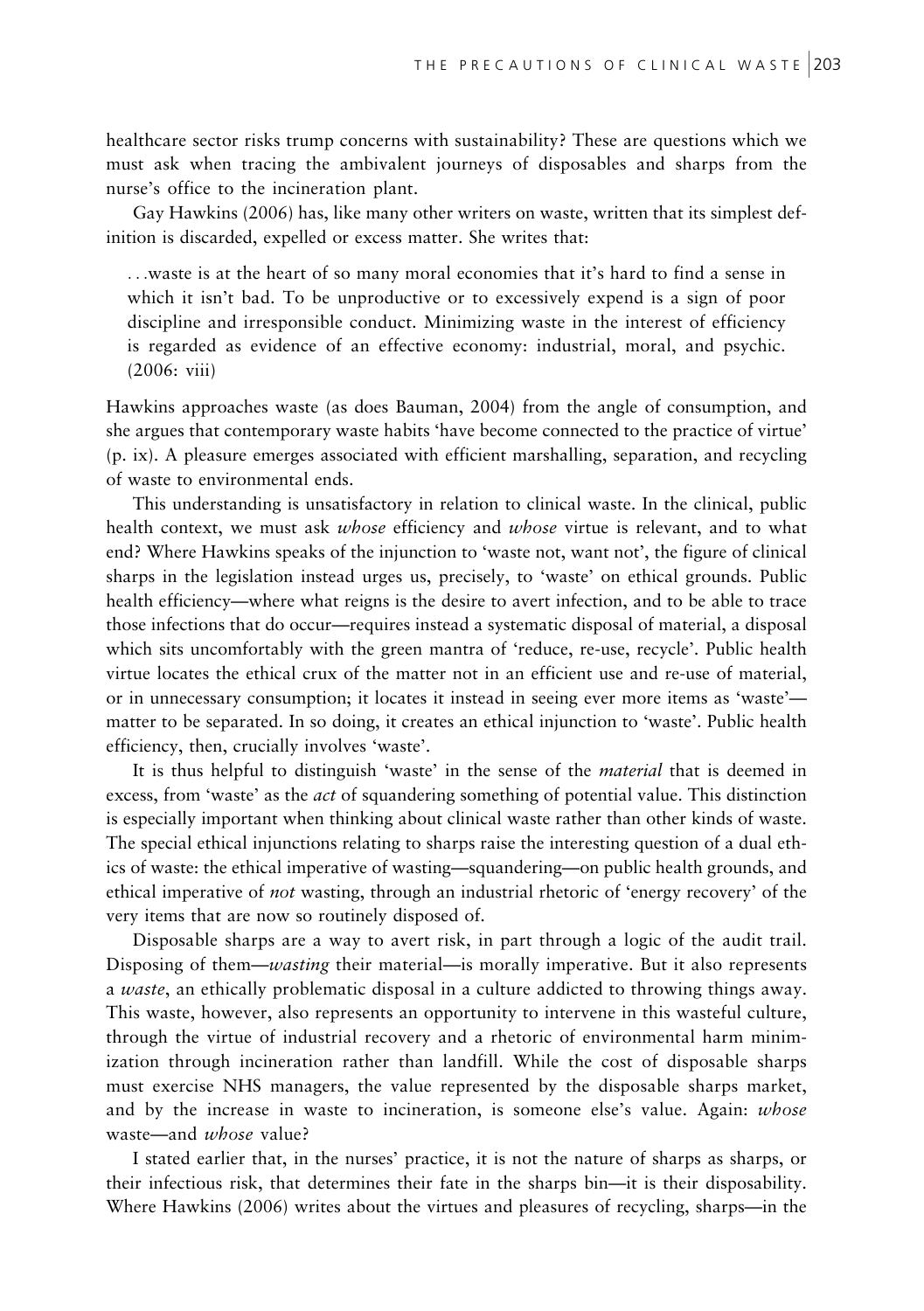clinical context—invoke instead the virtues and pleasures of disposal, a routine of ethical risk management. They suggest an injunction *against* the exhortation to reduce waste and to re-use material; they provoke an injunction for the act of wasting. Here, the 'waste' (the matter) is a danger, and the act of wasting an ethical value. And yet, downstream at the incineration plant, they invoke the alchemical virtues and pleasures of re-use, of transformation and 'recovery'. The same waste, now rendered safe, with public health virtue ensured, is a source of considerable physical and ethical value. The wasting of waste has not, so to speak, been a waste.

The growth in recent legislation on clinical waste makes it an important object of scrutiny. Given that, as Ian Hacking puts it, risk management: 'has taken on a duchy in corporate structure and, to a lesser extent, in the more disorganized and hands-on approaches of politicians and governments' (2003: 32), one important issue regarding clinical waste is therefore the efficiency and joined-up-ness of public health and environmental logic. Moreover, though, the way in which sharps figure differently—and contradictorily—in different locations, within different public health and environmental discourses, is testament to the myriad uses to which particular objects—and rather symbolic ones at that—can be put within a policy context. Sharps convey different virtues at different points in their short lives, moulding themselves to different policy discourses. The language of the legislation and guidance I have examined fosters a rather closed public health discourse in which the proliferation of clinical waste is not framed as a significant problem; the environmental concerns that figure prominently in other legislation and other NHS guidance remain outside of view. The opacity of the rationales for the guidance speaks to an uncertainty about, and tension between, the two different rubrics of infection control and environmental hazard. This uncertainty and tension sits uncomfortably with the exhortative legislation regarding both, and makes itself felt in the engagement of my interviewees with the now eminently—and imperatively—disposable sharps.

# Acknowledgements

I am grateful to the two nurses, the incineration managers and the council manger who agreed to be interviewed. Thanks also to Sarah Hodges at Warwick University for discussion; to Tim Cooper for allowing me to quote from work that at the time was not yet in print, and to the anonymous referees for their helpful comments.

## References

- Adams, J. (2000). A Richter scale for risk? In J. Morris (Ed.), Rethinking risk and the precautionary principle. Oxford: Butterworth-Heinemann.
- Baldwin, R. (1996). Regulatory legitimacy in the European context: the British Health and Safety Executive. In G. Majone (Ed.), Regulating Europe, 83–105. London: Routledge.
- Bauman, Z. (2004). Wasted lives: Modernity and its outcasts. Oxford: Polity.
- British Medical Journal (2009). Environmental waste in health care. British Medical Journal, 338, 1129.
- Cooper, T. (2007). Challenging the 'refuse revolution': War, waste and the rediscovery of recycling, 1900–50. Historical Research, 81(214), 710–731.

Cooper, T. (2009). Modernity and the politics of waste in Britain. In P. Warde, & S. Soerlin (Eds), Nature's end: Reconsidering environmental history. Basingstoke: Palgrave Macmillan.